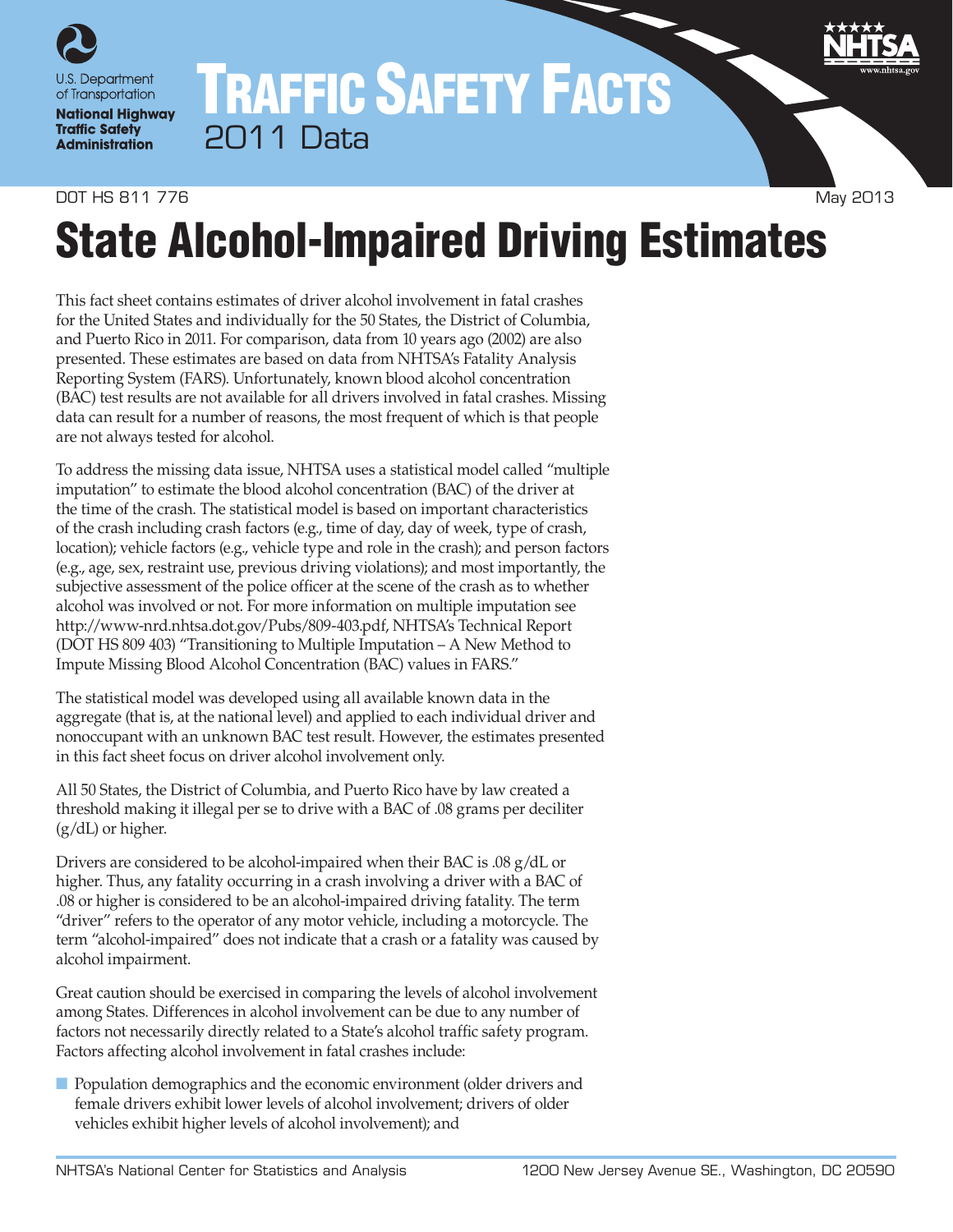### **For more information:**

Information on traffic fatalities is available from the National Center for Statistics and Analysis (NCSA), NVS-424, 1200 New Jersey Avenue SE., Washington, DC 20590. NCSA can be contacted on 800-934-8517 or via the following e-mail address: [ncsaweb@dot.gov](mailto:ncsaweb%40dot.gov?subject=). General information on highway traffic safety can be accessed by Internet users at [www.nhtsa.gov/NCSA](http://www.nhtsa.gov/NCSA). To report a safety-related problem or to inquire about motor vehicle safety information, contact the Vehicle Safety Hotline at 888‑327‑4236.

Other fact sheets available from the National Center for Statistics and Analysis are *Alcohol- Impaired Driving, Bicyclists and Other Cyclists, Children, Large Trucks, Motorcycles, Occupant Protection, Older Population, Overview, Passenger Vehicles, Pedestrians, Race and Ethnicity, Rural/Urban Comparisons, School Transportation-Related Crashes, Speeding, State Traffic Data,* and *Young Drivers.*  Detailed data on motor vehicle traffic crashes are published annually in *Traffic Safety Facts: A Compilation of Motor Vehicle Crash Data from the Fatality Analysis Reporting System and the General Estimates System.* The fact sheets and annual Traffic Safety Facts report can be accessed online at [www-nrd. nhtsa.dot.gov/CATS/](http://www-nrd.nhtsa.dot.gov/CATS/index.aspx) [index.aspx](http://www-nrd.nhtsa.dot.gov/CATS/index.aspx).



**U.S. Department** of Transportation

**National Highway Traffic Safety Administration** 

■ Types of vehicles (motorcycle riders tend to exhibit the highest levels of alcohol involvement followed by drivers of light trucks; drivers of large trucks tend to exhibit the lowest levels of alcohol involvement).

One of the major differences among States is in the degree of testing for drivers involved in fatal traffic crashes. These differences in testing affect the accuracy and reliability of the estimates presented, and for 2011 range from a low of 26-percent known BACs to a high of 93-percent known BACs. States with higher rates of known BACs yield estimates of fatal crash alcohol involvement with greater accuracy and precision.

## **State-by-State Data Tables**

Tables provided in these sections show estimates of alcohol-impaired driving for the Nation and on a State-by-State basis for 2002 and 2011 using NHTSA's multiple imputation model applied to the FARS data. Estimates for Puerto Rico are not included in the national totals. The estimates presented represent the combination of known and estimated BACs. Estimates in Tables 1 through 4 are presented for four categories:

(1) BAC of .00 (2) BAC of .01 to .07 (3) BAC of .08 or greater (alcohol-impaired) (4) BAC of .01 or greater

*Fatalities by Highest Driver BAC in the Crash (Tables 1 and 2)* – Nationwide in 2011, alcohol- impaired driving was involved in 31 percent of traffic fatalities, translating to 9,878 alcohol-impaired driving fatalities. In 2002, alcohol-impaired driving was also involved in 31 percent of traffic fatalities, however, that percentage represented 13,472 alcohol-impaired driving fatalities. Tables 1 and 2 provide these comparisons for each State and the Nation as a whole.

*Drivers Involved in Fatal Crashes by BAC of the Driver (Tables 3 and 4)* – Nationwide in 2011, 21 percent (9,296) of the drivers involved in fatal crashes were alcohol-impaired. In 2002, 21 percent (12,405) of the drivers involved in fatal crashes were alcoholimpaired. Tables 3 and 4 provide national and State data for drivers.

*BAC Test Status (Tables 5 through 9)* – This section presents the percentage of drivers involved in fatal crashes where BAC tests were given and the results were in the FARS file. Individual tables are presented for all drivers, fatally injured drivers, and surviving drivers.

Nationwide in 2011, a total of 15,025 (72%) fatally injured drivers out of 20,753 had BAC test results, compared to 70 percent in 2002. For surviving drivers, BAC test results were known for 6,864 (30%) of the 22,915 drivers. Overall in 2011, FARS contained BAC test results for 21,889 (50%) of the 43,668 drivers involved in fatal crashes, slightly up from 47 percent in 2002. The higher the proportion of drivers with known BAC test results, the more reliable the State estimates.

*State-Level Estimates on a Regional Basis (Table 10)* – For the States in the various NHTSA regions, the following table summarizes the estimated percentages of fatalities that were alcohol-impaired (BAC of .08 or greater) in 2002 and 2011, and the estimated percentage of drivers with BACs of .08 or greater involved in fatal crashes.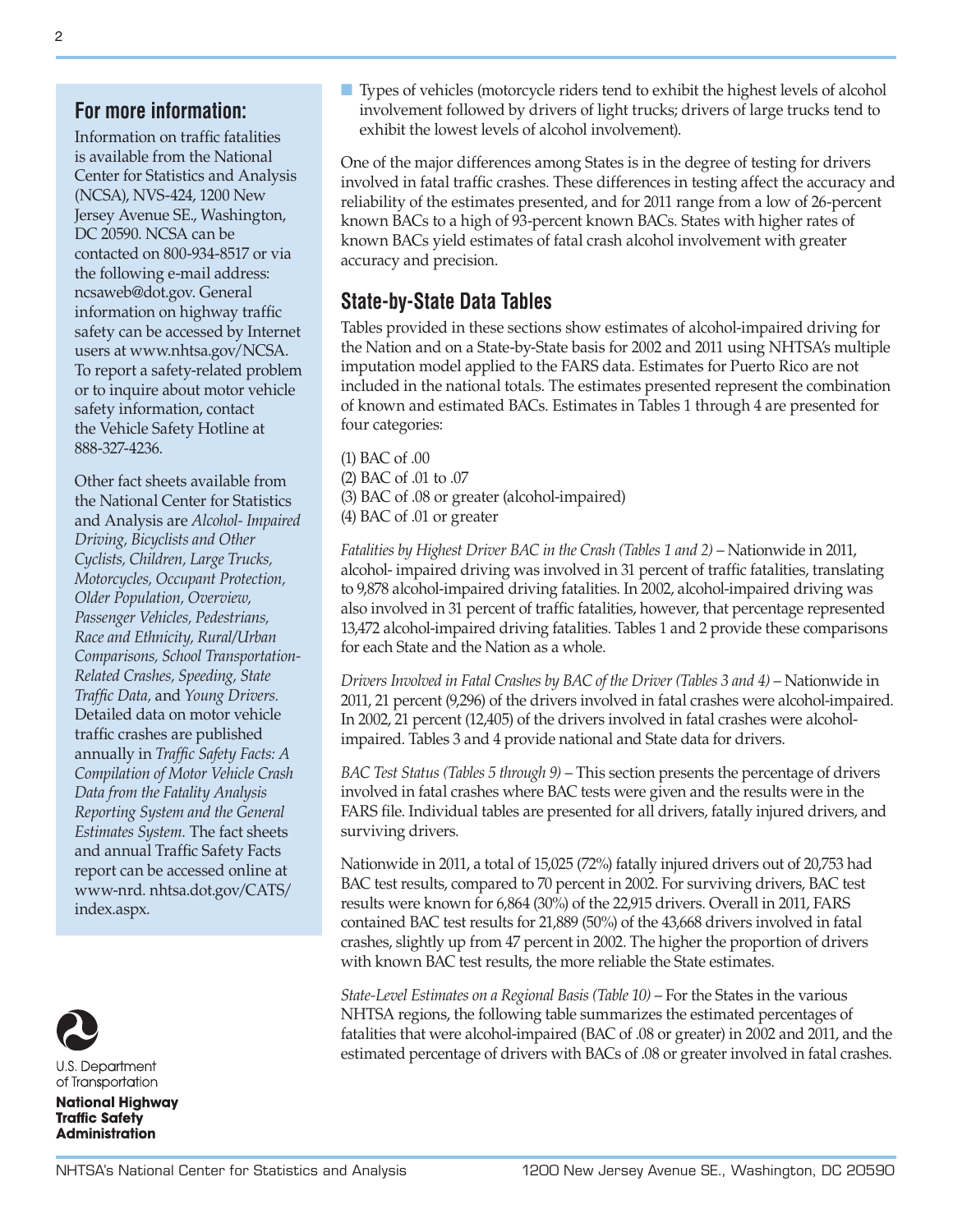#### Table 1 **Fatalities by Highest Driver BAC in the Crash, 2002**

|                         | <b>Total Fatalities*</b> | <b>BAC=.00</b>   |                 | $BAC = .01 - .07$ |                 | <b>BAC=.08+</b> |                 | $BAC=.01+$       |                 |
|-------------------------|--------------------------|------------------|-----------------|-------------------|-----------------|-----------------|-----------------|------------------|-----------------|
| <b>State</b>            | <b>Number</b>            | <b>Number</b>    | <b>Percent</b>  | <b>Number</b>     | <b>Percent</b>  | <b>Number</b>   | <b>Percent</b>  | <b>Number</b>    | <b>Percent</b>  |
| Alabama                 | 1,038                    | 649              | 62              | 43                | 4               | 343             | $\overline{33}$ | 385              | 37              |
| Alaska                  | 89                       | 57               | 64              | 3                 | $\overline{3}$  | 30              | 33              | 32               | 36              |
| <b>Arizona</b>          | 1,132                    | 681              | 60              | $\overline{56}$   | $\overline{5}$  | 355             | 31              | 411              | 36              |
| <b>Arkansas</b>         | 640                      | 411              | 64              | 33                | $\overline{5}$  | 194             | $\overline{30}$ | 228              | 36              |
| <b>California</b>       | 4,088                    | 2,698            | 66              | 279               | $\overline{7}$  | 1,099           | $\overline{27}$ | 1,378            | $\overline{34}$ |
| Colorado                | 743                      | 462              | 62              | $\overline{34}$   | $\overline{5}$  | 246             | 33              | 280              | $\overline{38}$ |
| <b>Connecticut</b>      | 325                      | 196              | 60              | $\overline{18}$   | $\overline{5}$  | 111             | $\overline{34}$ | 129              | 40              |
| <b>Delaware</b>         | 124                      | 83               | 67              | $\overline{7}$    | 6               | $\overline{33}$ | $\overline{27}$ | 41               | $\overline{33}$ |
| <b>Dist of Columbia</b> | 47                       | $\overline{25}$  | 54              | $\overline{2}$    | 4               | $\overline{20}$ | 43              | $\overline{22}$  | 46              |
| <b>Florida</b>          | 3,136                    | 2,067            | 66              | 159               | $\overline{5}$  | 909             | $\overline{29}$ | 1,069            | $\overline{34}$ |
| Georgia                 | 1,524                    | 1,058            | 69              | 81                | 5               | 383             | 25              | 464              | 30              |
| Hawaii                  | 119                      | 76               | 64              | 7                 | 6               | 36              | 30              | 43               | 36              |
| Idaho                   | 264                      | 177              | 67              | 15                | $6\overline{6}$ | 69              | 26              | 84               | $\overline{32}$ |
| <b>Illinois</b>         | 1,420                    | 821              | 58              | 94                | $\overline{7}$  | 502             | 35              | 596              | 42              |
| Indiana                 | 792                      | 538              | 68              | 45                | $\overline{6}$  | 207             | $\overline{26}$ | 252              | $\overline{32}$ |
| lowa                    | 405                      | 273              | 67              | $\overline{27}$   | 7               | 105             | $\overline{26}$ | 132              | $\overline{33}$ |
| <b>Kansas</b>           | 507                      | 286              | $\overline{56}$ | $\overline{26}$   | $\overline{5}$  | 189             | $\overline{37}$ | $\overline{215}$ | 42              |
| <b>Kentucky</b>         | 915                      | 630              | 69              | $\overline{38}$   | $\overline{4}$  | 247             | $\overline{27}$ | 285              | $\overline{31}$ |
| <b>Louisiana</b>        | 907                      | $\overline{522}$ | $\overline{58}$ | 62                | 7               | 321             | $\overline{35}$ | 382              | 42              |
| <b>Maine</b>            | $\overline{216}$         | 169              | 78              | 4                 | $\overline{2}$  | 44              | $\overline{20}$ | 47               | $\overline{22}$ |
| <b>Maryland</b>         | 661                      | 417              | 63              | 52                | $\overline{8}$  | 193             | $\overline{29}$ | 245              | $\overline{37}$ |
| <b>Massachusetts</b>    | 459                      | 248              | 54              | 32                | $\overline{7}$  | 178             | 39              | 210              | 46              |
| <b>Michigan</b>         | 1,277                    | 845              | 66              | 64                | 5               | 364             | 28              | 428              | 33              |
| <b>Minnesota</b>        | 657                      | 413              | 63              | 45                | $\overline{7}$  | 198             | 30              | 243              | $\overline{37}$ |
| <b>Mississippi</b>      | 885                      | 568              | 64              | 39                | $\overline{4}$  | 278             | $\overline{31}$ | 317              | 36              |
| <b>Missouri</b>         | 1,208                    | 718              | 59              | 67                | 6               | 419             | 35              | 485              | 40              |
| <b>Montana</b>          | 269                      | 144              | 54              | 20                | 7               | 100             | $\overline{37}$ | 120              | 45              |
| <b>Nebraska</b>         | 307                      | 192              | 63              | 20                | 7               | 94              | 31              | 114              | $\overline{37}$ |
| <b>Nevada</b>           | 381                      | 235              | 62              | $\overline{22}$   | 6               | 123             | $\overline{32}$ | 146              | $\overline{38}$ |
| <b>New Hampshire</b>    | 127                      | 79               | 62              | 5                 | 4               | 43              | 34              | 48               | $\overline{38}$ |
| <b>New Jersey</b>       | $\overline{771}$         | 538              | $\overline{70}$ | $\overline{38}$   | $\overline{5}$  | 194             | $\overline{25}$ | 231              | $\overline{30}$ |
| <b>New Mexico</b>       | 449                      | 266              | 59              | 26                | $6\phantom{1}6$ | 157             | 35              | 183              | 41              |
| <b>New York</b>         | 1,530                    | 1,115            | 73              | 67                | $\overline{4}$  | 342             | 22              | 409              | 27              |
| <b>North Carolina</b>   | 1,576                    | 1,067            | 68              | 63                | $\overline{4}$  | 444             | 28              | 507              | 32              |
| <b>North Dakota</b>     | 97                       | 49               | 50              | 8                 | 8               | 40              | 41              | 48               | 50              |
| Ohio                    | 1,418                    | 882              | 62              | 65                | $\overline{5}$  | 468             | $\overline{33}$ | 533              | $\overline{38}$ |
| <b>Oklahoma</b>         | 739                      | 505              | $\overline{68}$ | $\overline{36}$   | $\overline{5}$  | 198             | $\overline{27}$ | 234              | $\overline{32}$ |
| <b>Oregon</b>           | 436                      | $\overline{277}$ | 64              | $\overline{25}$   | $\overline{6}$  | 134             | $\overline{31}$ | 159              | 36              |
| Pennsylvania            | 1,614                    | 1,002            | 62              | 87                | $\overline{5}$  | 523             | $\overline{32}$ | 609              | $\overline{38}$ |
| <b>Rhode Island</b>     | 84                       | 42               | $\overline{50}$ | $\overline{7}$    | $\overline{9}$  | $\overline{35}$ | 42              | 42               | 50              |
| <b>South Carolina</b>   | 1,053                    | 540              | 51              | 64                | $\overline{6}$  | 443             | 42              | 507              | 48              |
| <b>South Dakota</b>     | 180                      | 90               | 50              | 13                | $\overline{7}$  | 77              | 43              | 90               | 50              |
| <b>Tennessee</b>        | 1,177                    | 720              | 61              | 72                | 6               | 384             | 33              | 457              | 39              |
| <b>Texas</b>            | 3,823                    | 2,158            | 56              | 197               | 5               | 1,462           | 38              | 1,659            | 43              |
| <b>Utah</b>             | 328                      | 259              | 79              | 6                 | $\overline{2}$  | 63              | 19              | 69               | 21              |
| <b>Vermont</b>          | 78                       | 51               | 65              | 5                 | 6               | $\overline{22}$ | $\overline{28}$ | $\overline{27}$  | 35              |
| Virginia                | 914                      | 568              | 62              | 52                | 6               | 293             | 32              | 344              | 38              |
| Washington              | 658                      | 383              | 58              | 33                | $\overline{5}$  | 241             | $\overline{37}$ | 273              | 42              |
| <b>West Virginia</b>    | 439                      | 267              | 61              | $\overline{18}$   | $\overline{4}$  | 152             | $\overline{35}$ | 170              | 39              |
| <b>Wisconsin</b>        | 803                      | 453              | $\overline{56}$ | $\overline{38}$   | $\overline{5}$  | 312             | $\overline{39}$ | 349              | 43              |
| Wyoming                 | 176                      | 112              | 63              | 6                 | $\overline{4}$  | $\overline{57}$ | $\overline{32}$ | 63               | 36              |
| <b>U.S. Total</b>       | 43,005                   | 27,080           | 63              | 2,321             | $\overline{5}$  | 13,472          | 31              | 15,793           | $\overline{37}$ |
| <b>Puerto Rico</b>      | 518                      | 332              | 64              | 38                | $\overline{7}$  | 147             | $\overline{28}$ | 185              | $\overline{36}$ |

\*Includes fatalities in crashes in which there was no driver coded.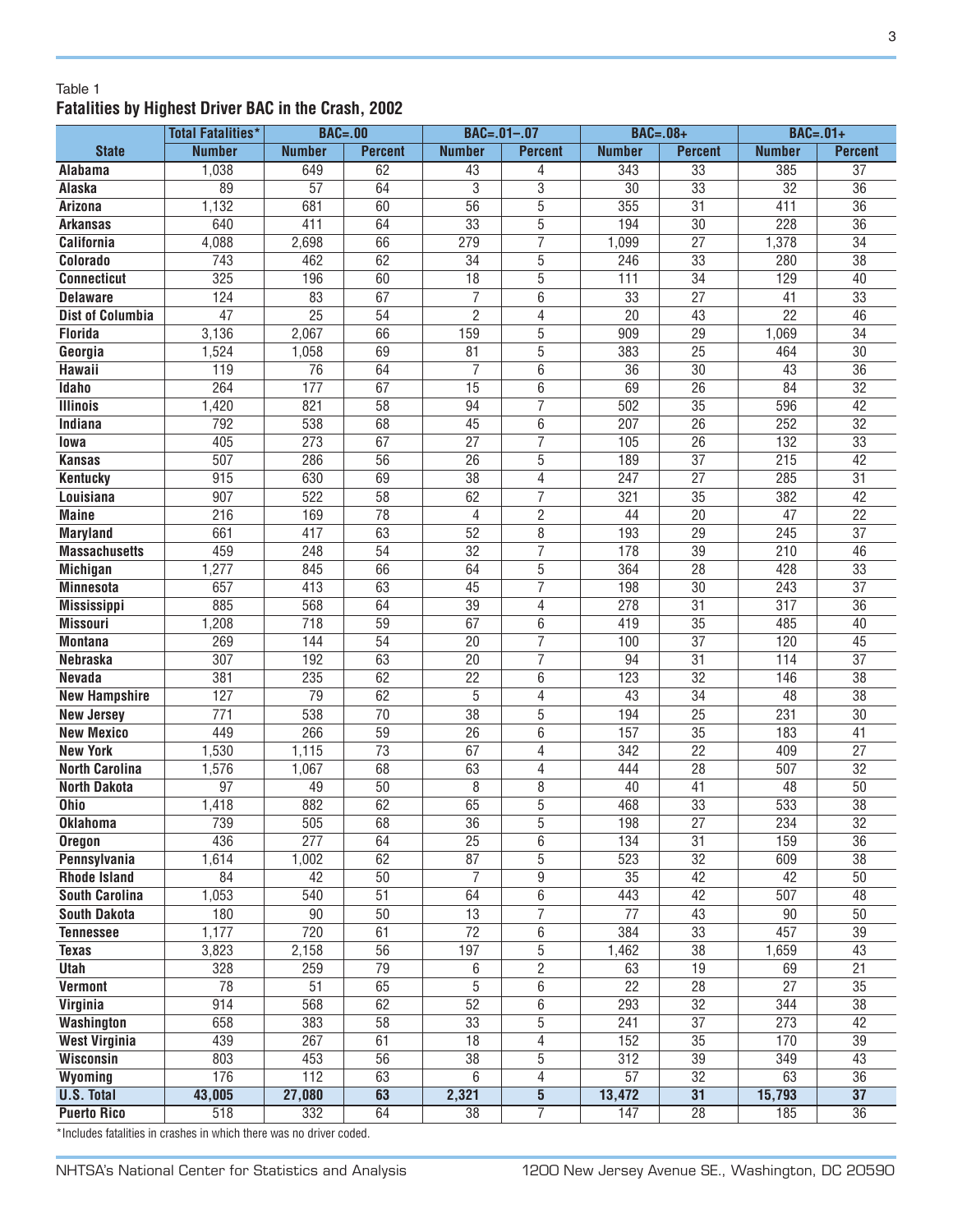#### Table 2 **Fatalities by Highest Driver BAC in the Crash, 2011**

|                         | <b>Total Fatalities*</b> | <b>BAC=.00</b>   |                 | $BAC = .01 - .07$ |                 | $BAC=.08+$       |                 | $BAC=.01+$       |                 |
|-------------------------|--------------------------|------------------|-----------------|-------------------|-----------------|------------------|-----------------|------------------|-----------------|
| <b>State</b>            | <b>Number</b>            | <b>Number</b>    | <b>Percent</b>  | <b>Number</b>     | <b>Percent</b>  | <b>Number</b>    | <b>Percent</b>  | <b>Number</b>    | <b>Percent</b>  |
| Alabama                 | 894                      | 586              | 65              | 50                | 6               | 259              | $\overline{29}$ | 309              | $\overline{35}$ |
| Alaska                  | $\overline{72}$          | $\overline{47}$  | 66              | $\overline{3}$    | 5               | $\overline{21}$  | $\overline{28}$ | 24               | $\overline{33}$ |
| <b>Arizona</b>          | 825                      | 536              | 65              | 48                | 6               | $\overline{215}$ | $\overline{26}$ | 263              | $\overline{32}$ |
| <b>Arkansas</b>         | 549                      | 350              | 64              | $\overline{39}$   | 7               | 156              | $\overline{28}$ | 194              | $\overline{35}$ |
| <b>California</b>       | 2,791                    | 1,896            | 68              | 112               | 4               | 774              | 28              | 886              | 32              |
| Colorado                | 447                      | 274              | 61              | 13                | 3               | 161              | 36              | 173              | 39              |
| <b>Connecticut</b>      | 220                      | 121              | 55              | $\overline{7}$    | 3               | 92               | 42              | 99               | 45              |
| <b>Delaware</b>         | 99                       | 56               | 56              | 3                 | 3               | 41               | 41              | 43               | 44              |
| <b>Dist of Columbia</b> | $\overline{27}$          | $\overline{14}$  | 50              | $\overline{5}$    | $\overline{20}$ | 8                | $\overline{30}$ | $\overline{13}$  | $\overline{50}$ |
| <b>Florida</b>          | 2,398                    | 1,532            | 64              | 137               | 6               | 716              | $\overline{30}$ | 854              | $\overline{36}$ |
| Georgia                 | 1,223                    | 900              | $\overline{74}$ | 46                | 4               | 277              | $\overline{23}$ | 323              | $\overline{26}$ |
| Hawaii                  | 100                      | 50               | $\overline{50}$ | 6                 | 6               | 44               | 44              | 50               | $\overline{50}$ |
| <b>Idaho</b>            | 167                      | $\overline{112}$ | 67              | $\overline{5}$    | $\overline{3}$  | 50               | $\overline{30}$ | $\overline{55}$  | $\overline{33}$ |
| <b>Illinois</b>         | $\overline{918}$         | 593              | 65              | 44                | $\overline{5}$  | 278              | $\overline{30}$ | 323              | $\overline{35}$ |
| Indiana                 | 750                      | 506              | 67              | $\overline{36}$   | 5               | 207              | 28              | 243              | $\overline{32}$ |
| lowa                    | 360                      | 264              | 73              | 14                | 4               | 83               | 23              | 96               | 27              |
| <b>Kansas</b>           | 386                      | 253              | 66              | 23                | 6               | 108              | 28              | 131              | 34              |
| <b>Kentucky</b>         | 721                      | $\overline{517}$ | $\overline{72}$ | $\overline{30}$   | 4               | 171              | $\overline{24}$ | 201              | $\overline{28}$ |
| Louisiana               | 675                      | 420              | 62              | $\overline{30}$   | 4               | 226              | $\overline{33}$ | 255              | $\overline{38}$ |
| <b>Maine</b>            | 136                      | 97               | $\overline{71}$ | $\overline{16}$   | $\overline{12}$ | $\overline{23}$  | 17              | $\overline{39}$  | $\overline{29}$ |
| <b>Maryland</b>         | 485                      | 293              | 60              | $\overline{30}$   | 6               | 162              | $\overline{33}$ | 192              | $\overline{40}$ |
| <b>Massachusetts</b>    | 337                      | $\overline{204}$ | 61              | $\overline{15}$   | 5               | 114              | $\overline{34}$ | 130              | $\overline{39}$ |
| <b>Michigan</b>         | 889                      | 593              | 67              | $\overline{39}$   | $\overline{4}$  | 255              | $\overline{29}$ | 294              | $\overline{33}$ |
| <b>Minnesota</b>        | 368                      | 233              | 63              | $\overline{22}$   | 6               | 109              | $\overline{30}$ | $\overline{131}$ | $\overline{36}$ |
| <b>Mississippi</b>      | 630                      | 467              | 74              | 14                | 2               | 149              | 24              | 163              | 26              |
| <b>Missouri</b>         | 784                      | 479              | 61              | 40                | 5               | 258              | 33              | 299              | 38              |
| <b>Montana</b>          | 209                      | 119              | 57              | 8                 | 4               | 81               | 39              | 88               | 42              |
| <b>Nebraska</b>         | 181                      | 127              | 70              | 8                 | 5               | 45               | $\overline{25}$ | 54               | 30              |
| <b>Nevada</b>           | 246                      | 155              | 63              | 21                | 9               | 70               | 28              | 91               | $\overline{37}$ |
| <b>New Hampshire</b>    | $\overline{90}$          | 61               | 68              | $\overline{2}$    | $\overline{2}$  | $\overline{27}$  | $\overline{30}$ | $\overline{29}$  | $\overline{32}$ |
| <b>New Jersey</b>       | 627                      | 398              | 63              | $\overline{34}$   | $\overline{5}$  | 193              | $\overline{31}$ | 227              | $\overline{36}$ |
| <b>New Mexico</b>       | 353                      | 233              | 66              | $\overline{14}$   | 4               | 105              | $\overline{30}$ | 119              | $\overline{34}$ |
| <b>New York</b>         | 1,169                    | 781              | 67              | $\overline{72}$   | $\overline{6}$  | 315              | $\overline{27}$ | 387              | $\overline{33}$ |
| <b>North Carolina</b>   | 1,227                    | 807              | 66              | 52                | 4               | 365              | $\overline{30}$ | 417              | $\overline{34}$ |
| <b>North Dakota</b>     | 148                      | 81               | 55              | 3                 | 2               | 64               | 43              | 67               | 45              |
| <b>Ohio</b>             | 1,016                    | 654              | 64              | 42                | 4               | 316              | $\overline{31}$ | 358              | $\overline{35}$ |
| <b>Oklahoma</b>         | 696                      | 448              | 64              | $\overline{29}$   | 4               | 220              | 32              | 249              | 36              |
| <b>Oregon</b>           | 331                      | 215              | 65              | 18                | 5               | 97               | 29              | 116              | 35              |
| Pennsylvania            | 1,286                    | 819              | 64              | $\overline{58}$   | 4               | 407              | $\overline{32}$ | 464              | $\overline{36}$ |
| <b>Rhode Island</b>     | 66                       | 39               | 59              | $\overline{3}$    | 4               | $\overline{24}$  | $\overline{37}$ | $\overline{27}$  | $\overline{41}$ |
| <b>South Carolina</b>   | 828                      | 448              | 54              | 65                | 8               | 315              | 38              | 379              | 46              |
| <b>South Dakota</b>     | 111                      | $\overline{74}$  | 66              | 5                 | 4               | 33               | $\overline{29}$ | $\overline{37}$  | 34              |
| <b>Tennessee</b>        | 946                      | 639              | 68              | 50                | 5               | 257              | $\overline{27}$ | $\overline{307}$ | 32              |
| <b>Texas</b>            | 3,016                    | 1,614            | 54              | 184               | 6               | 1,213            | 40              | 1,397            | 46              |
| <b>Utah</b>             | 240                      | 177              | 74              | 10                | 4               | 53               | 22              | 63               | 26              |
| <b>Vermont</b>          | 55                       | 31               | 56              | 5                 | 9               | 18               | 33              | 23               | 42              |
| Virginia                | 764                      | 488              | 64              | 50                | $\overline{7}$  | 224              | 29              | 274              | 36              |
| Washington              | 457                      | 275              | 60              | 26                | 6               | 156              | 34              | 182              | 40              |
| <b>West Virginia</b>    | 337                      | 229              | 68              | 16                | 5               | 90               | 27              | 106              | 32              |
| <b>Wisconsin</b>        | 582                      | 354              | 61              | $\overline{31}$   | $\overline{5}$  | 196              | $\overline{34}$ | 227              | 39              |
| Wyoming                 | 135                      | 94               | 69              | $\overline{3}$    | $\overline{2}$  | 38               | $\overline{28}$ | 41               | $\overline{31}$ |
| <b>U.S. Total</b>       | 32,367                   | 20,752           | 64              | 1,633             | $\overline{5}$  | 9,878            | 31              | 11,510           | 36              |
| <b>Puerto Rico</b>      | 359                      | 231              | 64              | $\overline{27}$   | $\overline{8}$  | 101              | $\overline{28}$ | 128              | $\overline{36}$ |

\*Includes fatalities in crashes in which there was no driver coded.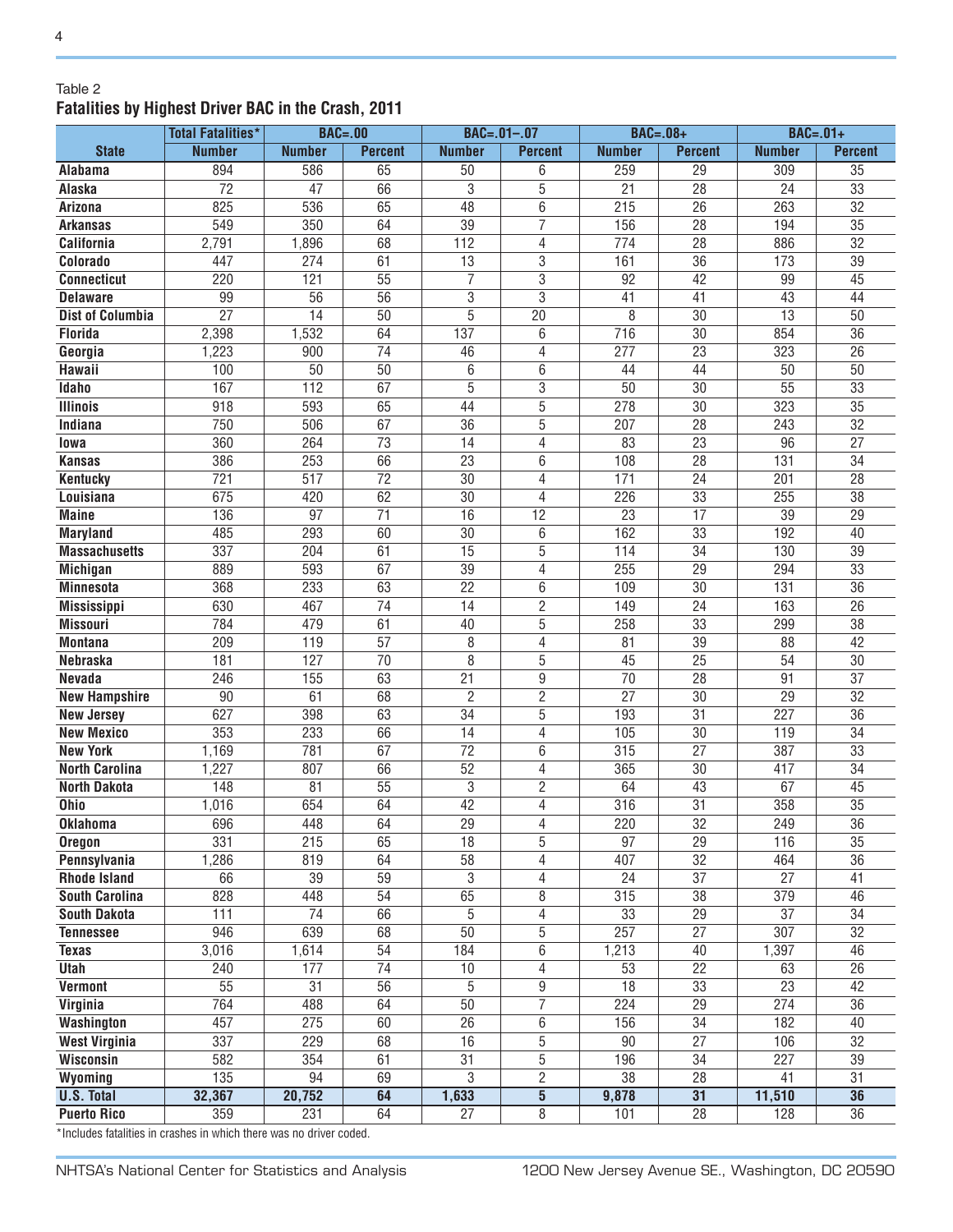#### Table 3 **Drivers Involved in Fatal Crashes by BAC of the Driver, 2002**

|                         | <b>Total Drivers</b> | $BAC=.00$       |                 | $BAC = .01 - .07$ |                         | $BAC=.08+$       |                 | $BAC=.01+$      |                 |
|-------------------------|----------------------|-----------------|-----------------|-------------------|-------------------------|------------------|-----------------|-----------------|-----------------|
| <b>State</b>            | <b>Involved</b>      | <b>Number</b>   | <b>Percent</b>  | <b>Number</b>     | <b>Percent</b>          | <b>Number</b>    | <b>Percent</b>  | <b>Number</b>   | <b>Percent</b>  |
| Alabama                 | 1,355                | 995             | $\overline{73}$ | 43                | 3                       | 317              | 23              | 360             | 27              |
| Alaska                  | 113                  | 81              | $\overline{72}$ | 3                 | $\overline{2}$          | 29               | 26              | 32              | 28              |
| Arizona                 | 1,451                | 1,075           | 74              | 57                | $\overline{4}$          | 319              | $\overline{22}$ | 376             | $\overline{26}$ |
| <b>Arkansas</b>         | 812                  | 613             | $\overline{75}$ | 31                | 4                       | 169              | 21              | 199             | $\overline{25}$ |
| <b>California</b>       | 5,520                | 4,251           | 77              | 268               | 5                       | 1,001            | 18              | 1,269           | 23              |
| Colorado                | 974                  | 707             | $\overline{73}$ | 35                | 4                       | 231              | 24              | 267             | $\overline{27}$ |
| <b>Connecticut</b>      | 416                  | 289             | 70              | 22                | 5                       | 105              | $\overline{25}$ | 127             | 30              |
| <b>Delaware</b>         | 173                  | 133             | $\overline{77}$ | 6                 | $\overline{3}$          | 34               | 20              | 40              | $\overline{23}$ |
| <b>Dist of Columbia</b> | $\overline{72}$      | 49              | 68              | $\overline{2}$    | $\sqrt{3}$              | 21               | 29              | 23              | 32              |
| <b>Florida</b>          | 4,420                | 3,438           | 78              | 159               | 4                       | 823              | 19              | 982             | 22              |
| Georgia                 | 2,177                | 1,755           | 81              | 79                | 4                       | 343              | 16              | 422             | 19              |
| Hawaii                  | 168                  | 124             | $\overline{74}$ | $\overline{7}$    | 4                       | 37               | $\overline{22}$ | 44              | $\overline{26}$ |
| Idaho                   | $\overline{350}$     | 276             | $\overline{79}$ | $\overline{17}$   | 5                       | 57               | 16              | $\overline{74}$ | 21              |
| <b>Illinois</b>         | 1,933                | 1,383           | $\overline{72}$ | 95                | $\overline{5}$          | 456              | 24              | 550             | 28              |
| Indiana                 | 1,151                | 914             | 79              | 45                | 4                       | 192              | 17              | 237             | 21              |
| lowa                    | 597                  | 473             | 79              | 22                | 4                       | 102              | 17              | 124             | 21              |
| <b>Kansas</b>           | 670                  | 467             | $\overline{70}$ | 29                | 4                       | 174              | 26              | 203             | 30              |
| <b>Kentucky</b>         | 1,223                | 966             | 79              | 37                | 3                       | 220              | 18              | 257             | 21              |
| Louisiana               | 1,223                | 859             | $\overline{70}$ | 59                | $\overline{5}$          | 305              | $\overline{25}$ | 364             | 30              |
| <b>Maine</b>            | 271                  | 228             | 84              | 4                 | $\overline{c}$          | 39               | 14              | 43              | 16              |
| <b>Maryland</b>         | 961                  | 727             | 76              | 55                | 6                       | 179              | 19              | 234             | 24              |
| <b>Massachusetts</b>    | 624                  | 412             | 66              | 36                | 6                       | 176              | 28              | 213             | 34              |
| <b>Michigan</b>         | 1,849                | 1,443           | 78              | 65                | 4                       | 341              | 18              | 406             | 22              |
| <b>Minnesota</b>        | 889                  | 668             | 75              | 36                | 4                       | 184              | 21              | 221             | 25              |
| <b>Mississippi</b>      | 1,106                | 814             | 74              | 38                | 3                       | 254              | 23              | 292             | 26              |
| <b>Missouri</b>         | 1,640                | 1,182           | 72              | 68                | 4                       | 390              | 24              | 458             | 28              |
| <b>Montana</b>          | 304                  | 194             | 64              | 24                | 8                       | 87               | 29              | 110             | $\overline{36}$ |
| <b>Nebraska</b>         | 411                  | 308             | 75              | 20                | 5                       | 84               | 20              | 103             | 25              |
| Nevada                  | 513                  | 387             | 75              | 22                | 4                       | 104              | 20              | 126             | $\overline{25}$ |
| <b>New Hampshire</b>    | 184                  | 136             | 74              | $\overline{7}$    | 4                       | 40               | 22              | 48              | 26              |
| <b>New Jersey</b>       | 1,037                | 816             | 79              | 38                | 4                       | 183              | 18              | 221             | 21              |
| <b>New Mexico</b>       | 571                  | 403             | 70              | 24                | 4                       | 144              | 25              | 169             | 30              |
| <b>New York</b>         | 2,061                | 1,688           | 82              | 64                | 3                       | 309              | 15              | 373             | 18              |
| <b>North Carolina</b>   | 2,138                | 1,665           | $\overline{78}$ | 62                | 3                       | 412              | 19              | 473             | 22              |
| <b>North Dakota</b>     | 125                  | 83              | 66              | 6                 | $\overline{5}$          | 36               | 29              | 42              | 34              |
| <b>Ohio</b>             | 1,991                | 1,483           | $\overline{74}$ | 68                | $\overline{3}$          | 440              | 22              | 508             | $\overline{26}$ |
| <b>Oklahoma</b>         | 984                  | 771             | 78              | 33                | 3                       | 180              | 18              | 213             | 22              |
| <b>Oregon</b>           | 556                  | 411             | $\overline{74}$ | $\overline{22}$   | 4                       | 123              | $\overline{22}$ | 145             | $\overline{26}$ |
| Pennsylvania            | 2,190                | 1,612           | $\overline{74}$ | 89                | $\overline{4}$          | 489              | 22              | 578             | 26              |
| <b>Rhode Island</b>     | 118                  | 73              | 62              | 8                 | 6                       | 37               | 31              | 45              | 38              |
| <b>South Carolina</b>   | 1,372                | 894             | 65              | 59                | $\overline{4}$          | 419              | 31              | 478             | 35              |
| <b>South Dakota</b>     | 214                  | 136             | 63              | 12                | 6                       | 66               | 31              | 78              | 37              |
| <b>Tennessee</b>        | 1,557                | 1,142           | $\overline{73}$ | 65                | 4                       | 351              | 23              | 415             | 27              |
| <b>Texas</b>            | 5,161                | 3,583           | 69              | 224               | 4                       | 1,355            | 26              | 1,579           | 31              |
| <b>Utah</b>             | 394                  | 331             | 84              | $\overline{7}$    | $\overline{2}$          | 56               | $\overline{14}$ | 63              | 16              |
| <b>Vermont</b>          | 108                  | $\overline{82}$ | $\overline{76}$ | 5                 | $\overline{5}$          | $\overline{21}$  | $\overline{20}$ | $\overline{26}$ | 24              |
| Virginia                | 1,211                | 892             | $\overline{74}$ | $\overline{47}$   | $\overline{4}$          | $\overline{272}$ | $\overline{22}$ | 319             | 26              |
| Washington              | 864                  | 612             | $\overline{71}$ | 34                | 4                       | 218              | 25              | 252             | 29              |
| <b>West Virginia</b>    | 576                  | 415             | $\overline{72}$ | $\overline{15}$   | $\overline{3}$          | 146              | $\overline{25}$ | 161             | 28              |
| <b>Wisconsin</b>        | 1,134                | 807             | $\overline{71}$ | 41                | 4                       | 286              | $\overline{25}$ | 328             | 29              |
| Wyoming                 | 201                  | 144             | $\overline{72}$ | 6                 | 3                       | 51               | $\overline{25}$ | 57              | 28              |
| <b>U.S. Total</b>       | 58,113               | 43,388          | $\overline{75}$ | 2,321             | $\overline{\mathbf{4}}$ | 12,405           | $\overline{21}$ | 14,726          | $\overline{25}$ |
| <b>Puerto Rico</b>      | 661                  | 475             | $\overline{72}$ | 47                | $\overline{7}$          | 139              | 21              | 186             | 28              |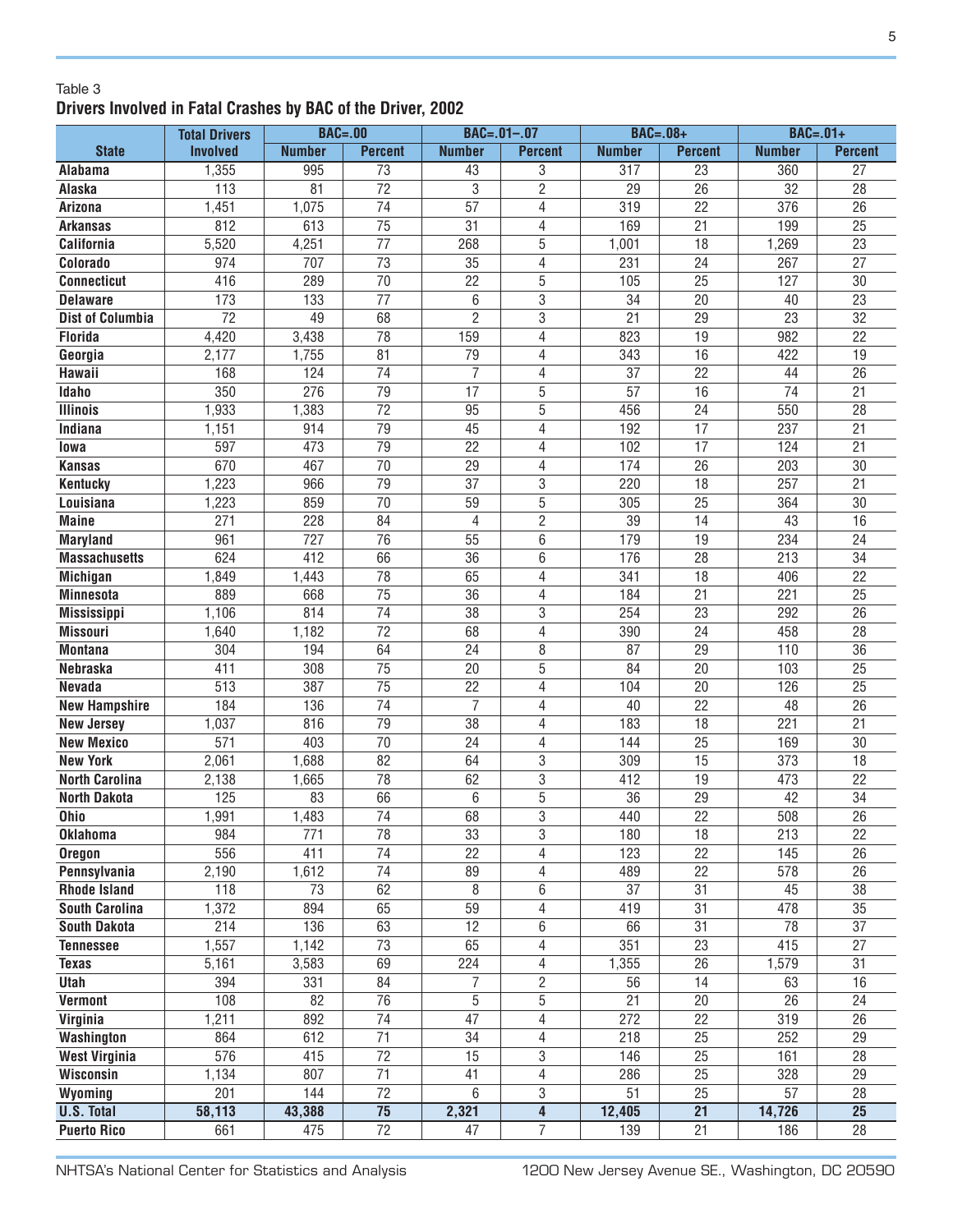#### Table 4 **Drivers Involved in Fatal Crashes by BAC of the Driver, 2011**

|                         | <b>Total Drivers</b> | $BAC=.00$     |                 |                 | $BAC = .01 - .07$ | <b>BAC=.08+</b> |                 | $BAC=.01+$      |                 |
|-------------------------|----------------------|---------------|-----------------|-----------------|-------------------|-----------------|-----------------|-----------------|-----------------|
| <b>State</b>            | <b>Involved</b>      | <b>Number</b> | <b>Percent</b>  | <b>Number</b>   | <b>Percent</b>    | <b>Number</b>   | <b>Percent</b>  | <b>Number</b>   | <b>Percent</b>  |
| <b>Alabama</b>          | 1,209                | 923           | $\overline{76}$ | 46              | 4                 | 240             | 20              | 286             | 24              |
| Alaska                  | 91                   | 67            | 74              | 5               | 6                 | 18              | 20              | 24              | 26              |
| Arizona                 | 1,092                | 856           | $\overline{78}$ | 42              | 4                 | 194             | $\overline{18}$ | 236             | $\overline{22}$ |
| <b>Arkansas</b>         | 732                  | 548           | $\overline{75}$ | 33              | 4                 | 152             | $\overline{21}$ | 184             | $\overline{25}$ |
| <b>California</b>       | 3,749                | 2,909         | 78              | 121             | 3                 | 719             | 19              | 840             | $\overline{22}$ |
| Colorado                | 587                  | 426           | 73              | 14              | $\overline{2}$    | 147             | $\overline{25}$ | 161             | $\overline{27}$ |
| <b>Connecticut</b>      | 291                  | 196           | 67              | 8               | 3                 | 87              | 30              | 95              | 33              |
| <b>Delaware</b>         | 141                  | 95            | 68              | 4               | $\overline{3}$    | 42              | $\overline{30}$ | 46              | $\overline{32}$ |
| <b>Dist of Columbia</b> | 29                   | 20            | 68              | $\overline{4}$  | 14                | 5               | 17              | 9               | 32              |
| <b>Florida</b>          | 3,281                | 2,483         | 76              | 127             | 4                 | 672             | 20              | 798             | 24              |
| Georgia                 | 1,684                | 1,378         | 82              | 47              | 3                 | 259             | 15              | 307             | 18              |
| Hawaii                  | 140                  | 90            | 64              | $\overline{7}$  | 5                 | 43              | 31              | 50              | 36              |
| Idaho                   | 214                  | 161           | 75              | 5               | $\overline{c}$    | 48              | 23              | 53              | 25              |
| <b>Illinois</b>         | 1,246                | 943           | $\overline{76}$ | 47              | 4                 | 257             | 21              | 303             | 24              |
| Indiana                 | 1,042                | 808           | $\overline{78}$ | 34              | 3                 | 200             | 19              | 234             | 22              |
| lowa                    | 473                  | 375           | $\overline{79}$ | 17              | 4                 | 81              | 17              | 98              | 21              |
| <b>Kansas</b>           | 541                  | 417           | $\overline{77}$ | 24              | 4                 | 100             | 19              | 124             | 23              |
| <b>Kentucky</b>         | 999                  | 821           | 82              | 27              | 3                 | 151             | 15              | 178             | 18              |
| Louisiana               | 930                  | 683           | 73              | 30              | 3                 | 217             | 23              | 247             | $\overline{27}$ |
| <b>Maine</b>            | 169                  | 131           | 77              | 15              | 9                 | 23              | 14              | 38              | 23              |
| <b>Maryland</b>         | 686                  | 502           | 73              | 31              | 5                 | 153             | 22              | 184             | 27              |
| <b>Massachusetts</b>    | 454                  | 323           | 71              | 17              | 4                 | 114             | 25              | 131             | 29              |
| <b>Michigan</b>         | 1,227                | 949           | 77              | 40              | 3                 | 238             | 19              | 278             | 23              |
| <b>Minnesota</b>        | 503                  | 383           | 76              | 21              | 4                 | 99              | 20              | 120             | 24              |
| <b>Mississippi</b>      | 807                  | 648           | 80              | 14              | $\overline{2}$    | 146             | 18              | 159             | 20              |
| <b>Missouri</b>         | 990                  | 714           | 72              | 41              | 4                 | 236             | 24              | 276             | 28              |
| <b>Montana</b>          | 262                  | 180           | 69              | 8               | 3                 | 74              | 28              | 82              | 31              |
| <b>Nebraska</b>         | 257                  | 206           | 80              | $\overline{7}$  | 3                 | 43              | 17              | 51              | 20              |
| <b>Nevada</b>           | 328                  | 243           | 74              | 20              | 6                 | 65              | 20              | 85              | 26              |
| <b>New Hampshire</b>    | 120                  | 92            | 77              | $\overline{2}$  | 1                 | $\overline{26}$ | 22              | 28              | 23              |
| <b>New Jersey</b>       | 872                  | 647           | 74              | 37              | 4                 | 189             | 22              | 225             | 26              |
| <b>New Mexico</b>       | 419                  | 318           | 76              | 12              | 3                 | 89              | 21              | 101             | 24              |
| <b>New York</b>         | 1,530                | 1,163         | 76              | 70              | $\overline{5}$    | 297             | 19              | 367             | 24              |
| <b>North Carolina</b>   | 1,670                | 1,271         | 76              | 54              | $\,3$             | 346             | 21              | 399             | 24              |
| <b>North Dakota</b>     | 187                  | 128           | 68              | 3               | $\overline{2}$    | 56              | 30              | 59              | 32              |
| Ohio                    | 1,431                | 1,088         | $\overline{76}$ | 44              | 3                 | 300             | $\overline{21}$ | 344             | $\overline{24}$ |
| <b>Oklahoma</b>         | 900                  | 669           | $\overline{74}$ | $\overline{28}$ | 3                 | 204             | 23              | 232             | 26              |
| <b>Oregon</b>           | 434                  | 325           | $\overline{75}$ | 18              | $\overline{4}$    | 91              | 21              | 109             | 25              |
| Pennsylvania            | 1,771                | 1,331         | $\overline{75}$ | 57              | 3                 | 383             | 22              | 440             | 25              |
| <b>Rhode Island</b>     | 82                   | 56            | 68              | 3               | 3                 | 24              | 29              | 26              | 32              |
| <b>South Carolina</b>   | 1,086                | 714           | 66              | 65              | $\overline{6}$    | 307             | 28              | 372             | 34              |
|                         | 136                  | 106           | 78              | 5               |                   | 26              | 19              | 30              | $\overline{22}$ |
| <b>South Dakota</b>     |                      |               | $\overline{78}$ |                 | 4                 |                 |                 |                 |                 |
| <b>Tennessee</b>        | 1,332                | 1,045         | 67              | 50              | 4                 | 237             | 18              | 287             | 22              |
| <b>Texas</b>            | 4,128                | 2,765         |                 | 177             | 4                 | 1,186           | $\overline{29}$ | 1,363           | 33              |
| <b>Utah</b>             | 336                  | 279           | 83              | 10              | 3                 | 47              | $\overline{14}$ | 57              | $\overline{17}$ |
| <b>Vermont</b>          | 66                   | 44            | 67              | 3               | $\overline{5}$    | 19              | $\overline{28}$ | $\overline{22}$ | $\overline{33}$ |
| Virginia                | 1,007                | 753           | 75              | $\overline{47}$ | 5                 | 207             | 21              | 254             | $\overline{25}$ |
| Washington              | 596                  | 428           | $\overline{72}$ | $\overline{25}$ | 4                 | 144             | 24              | 169             | 28              |
| <b>West Virginia</b>    | 463                  | 361           | $\overline{78}$ | 16              | 4                 | 85              | 18              | 102             | $\overline{22}$ |
| <b>Wisconsin</b>        | 785                  | 573           | $\overline{73}$ | $\overline{32}$ | 4                 | 180             | 23              | 212             | 27              |
| Wyoming                 | 163                  | 125           | $\overline{77}$ | 3               | $\overline{2}$    | 35              | 21              | 38              | 23              |
| <b>U.S. Total</b>       | 43,668               | 32,758        | $\overline{75}$ | 1,614           | 4                 | 9,296           | $\overline{21}$ | 10,910          | $\overline{25}$ |
| <b>Puerto Rico</b>      | 482                  | 353           | $\overline{73}$ | 30              | 6                 | 100             | 21              | 129             | $\overline{27}$ |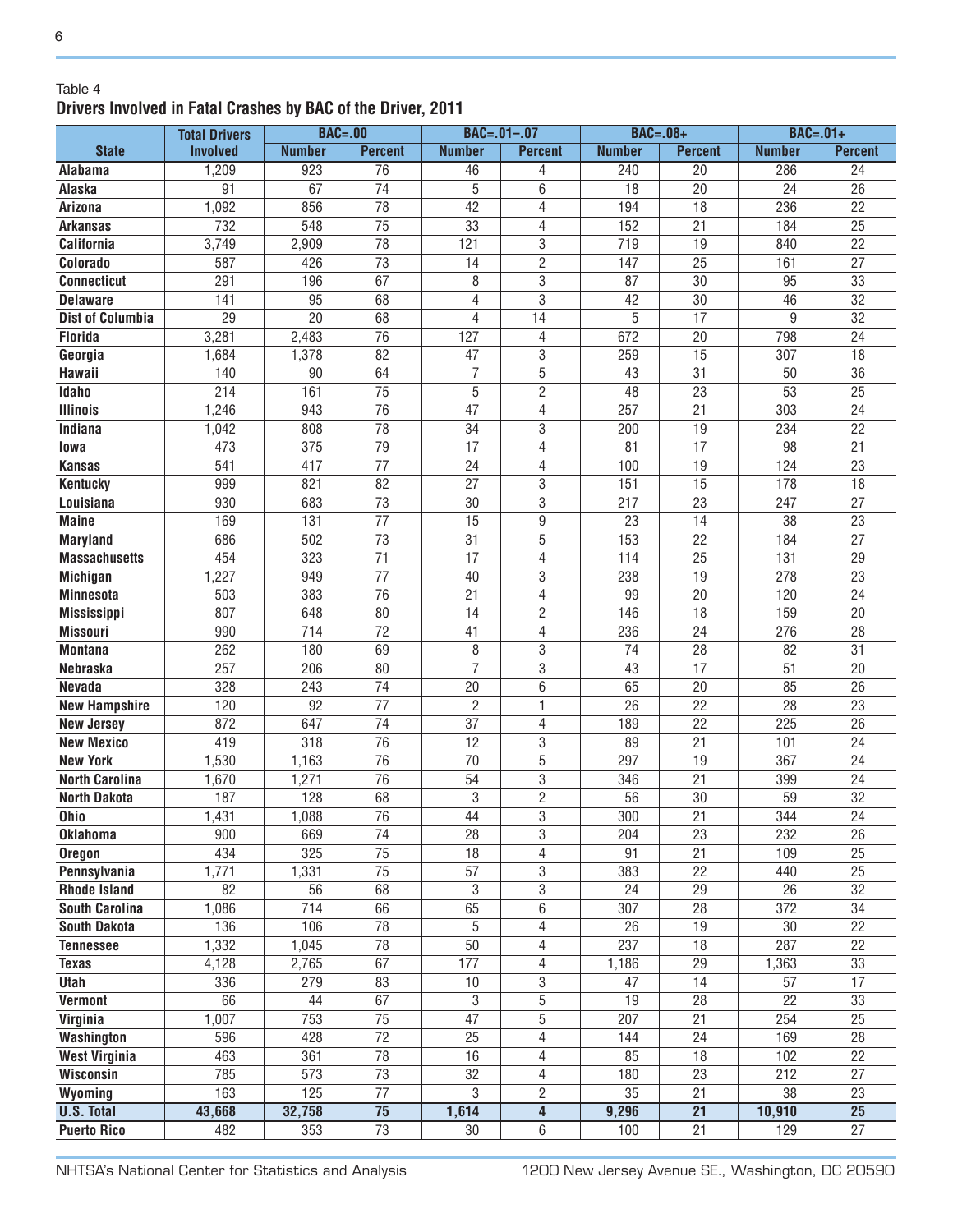#### Table 5 **Driver Fatalities by State and BAC Test Status, 2002**

|                         | <b>Total Driver</b> |                  | <b>Tested With Known Results</b> | <b>Tested With Unknown Results</b> |                 | <b>Not Tested</b> |                 | <b>Unknown if Tested</b> |                 |
|-------------------------|---------------------|------------------|----------------------------------|------------------------------------|-----------------|-------------------|-----------------|--------------------------|-----------------|
| <b>State</b>            | <b>Fatalities</b>   | <b>Number</b>    | <b>Percent</b>                   | <b>Number</b>                      | <b>Percent</b>  | <b>Number</b>     | <b>Percent</b>  | <b>Number</b>            | <b>Percent</b>  |
| Alabama                 | 698                 | 302              | 43                               | 202                                | 29              | 170               | 24              | 24                       | 3               |
| Alaska                  | $\overline{53}$     | $\overline{22}$  | $\overline{42}$                  | 2                                  | 4               | $\overline{27}$   | $\overline{51}$ | 2                        | 4               |
| Arizona                 | 573                 | 309              | 54                               | 100                                | $\overline{17}$ | $\overline{21}$   | 4               | 143                      | $\overline{25}$ |
| <b>Arkansas</b>         | 431                 | $\overline{314}$ | $\overline{73}$                  | 0                                  | 0               | $\overline{117}$  | $\overline{27}$ | 0                        | 0               |
| <b>California</b>       | 2,208               | 1,958            | 89                               | $\overline{59}$                    | 3               | 191               | 9               | 0                        | 0               |
| Colorado                | 473                 | 418              | 88                               | $\pmb{0}$                          | 0               | 55                | $\overline{12}$ | 0                        | 0               |
| <b>Connecticut</b>      | 194                 | 167              | $\overline{86}$                  | $\overline{2}$                     | 1               | $\overline{12}$   | 6               | $\overline{13}$          | $\overline{7}$  |
| <b>Delaware</b>         | $\overline{72}$     | 59               | 82                               | $\overline{3}$                     | 4               | 8                 | $\overline{11}$ | $\overline{2}$           | $\overline{3}$  |
| <b>Dist of Columbia</b> | $\overline{28}$     | 0                | $\mathbf 0$                      | 1                                  | 4               | 4                 | 14              | 23                       | $\overline{82}$ |
| <b>Florida</b>          | 1,795               | 1,157            | 64                               | 41                                 | $\overline{2}$  | 593               | $\overline{33}$ | 4                        | 0               |
| Georgia                 | 957                 | 668              | $\overline{70}$                  | 126                                | $\overline{13}$ | 162               | $\overline{17}$ | 1                        | 0               |
| Hawaii                  | 55                  | 49               | 89                               | 1                                  | $\overline{2}$  | $\overline{2}$    | 4               | 3                        | 5               |
| <b>Idaho</b>            | 172                 | $\overline{123}$ | $\overline{72}$                  | 8                                  | $\overline{5}$  | 41                | $\overline{24}$ | 0                        | 0               |
| <b>Illinois</b>         | 864                 | 780              | 90                               | $\boldsymbol{0}$                   | 0               | 84                | 10              | 0                        | 0               |
| Indiana                 | 546                 | 383              | $\overline{70}$                  | $\overline{3}$                     | 1               | 153               | $\overline{28}$ | $\overline{7}$           | 1               |
| lowa                    | 284                 | 126              | 44                               | $\overline{16}$                    | 6               | 142               | 50              | 0                        | 0               |
| <b>Kansas</b>           | 349                 | 84               | 24                               | 38                                 | 11              | 227               | 65              | 0                        | 0               |
| <b>Kentucky</b>         | 630                 | 362              | $\overline{57}$                  | $\overline{5}$                     | $\mathbf{1}$    | 263               | $\overline{42}$ | $\mathbf{0}$             | 0               |
| Louisiana               | 564                 | 270              | 48                               | 186                                | 33              | 75                | $\overline{13}$ | 33                       | 6               |
| <b>Maine</b>            | 146                 | 134              | 92                               | 0                                  | 0               | 12                | 8               | $\mathbf{0}$             | 0               |
| <b>Maryland</b>         | 408                 | $\overline{343}$ | 84                               | 4                                  | 1               | 7                 | 2               | 54                       | $\overline{13}$ |
| <b>Massachusetts</b>    | 293                 | 141              | 48                               | 53                                 | 18              | $\overline{20}$   | 7               | 79                       | 27              |
| <b>Michigan</b>         | 796                 | $\overline{572}$ | $\overline{72}$                  | $\overline{34}$                    | 4               | 190               | 24              | 0                        | 0               |
| <b>Minnesota</b>        | 430                 | 367              | 85                               | $\overline{5}$                     | 1               | 41                | 10              | $\overline{17}$          | 4               |
| <b>Mississippi</b>      | 590                 | 401              | 68                               | $\pmb{0}$                          | 0               | 189               | 32              | $\mathbf{0}$             | 0               |
| <b>Missouri</b>         | 791                 | 631              | 80                               | $\boldsymbol{0}$                   | $\mathbf{0}$    | 112               | 14              | 48                       | 6               |
| <b>Montana</b>          | 180                 | 146              | 81                               | 18                                 | 10              | 14                | 8               | $\mathbf{2}$             | 1               |
| <b>Nebraska</b>         | 214                 | 182              | 85                               | $\pmb{0}$                          | $\mathbf 0$     | 32                | 15              | 0                        | 0               |
| <b>Nevada</b>           | 205                 | 165              | 80                               | 4                                  | $\overline{2}$  | 36                | $\overline{18}$ | 0                        | 0               |
| <b>New Hampshire</b>    | 100                 | 90               | 90                               | $\pmb{0}$                          | 0               | 6                 | 6               | 4                        | 4               |
| <b>New Jersey</b>       | 417                 | 349              | 84                               | $\pmb{0}$                          | 0               | 66                | 16              | $\overline{2}$           | 0               |
| <b>New Mexico</b>       | 247                 | 207              | 84                               | $\overline{6}$                     | $\overline{2}$  | $\overline{25}$   | 10              | 9                        | 4               |
| <b>New York</b>         | 814                 | 345              | 42                               | $\mathbf 0$                        | $\mathbf{0}$    | 16                | $\overline{c}$  | 453                      | 56              |
| <b>North Carolina</b>   | 1,017               | $\overline{762}$ | $\overline{75}$                  | 211                                | $\overline{21}$ | $\overline{31}$   | $\overline{3}$  | $\overline{13}$          | 1               |
| <b>North Dakota</b>     | 68                  | $\overline{55}$  | $\overline{81}$                  | $\boldsymbol{0}$                   | 0               | $\overline{13}$   | $\overline{19}$ | $\mathbf 0$              | 0               |
| <b>Ohio</b>             | 981                 | 806              | 82                               | $\overline{2}$                     | $\mathbf{0}$    | 173               | $\overline{18}$ | $\mathbf{0}$             | 0               |
| <b>Oklahoma</b>         | 477                 | 363              | $\overline{76}$                  | 1                                  | 0               | 90                | $\overline{19}$ | $\overline{23}$          | 5               |
| <b>Oregon</b>           | 263                 | $\overline{226}$ | $\overline{86}$                  | 4                                  | $\overline{c}$  | 16                | 6               | 17                       | 6               |
| Pennsylvania            | 1,078               | 986              | 91                               | 22                                 | $\overline{2}$  | 61                | 6               | 9                        |                 |
| <b>Rhode Island</b>     | $\overline{59}$     | $\overline{51}$  | $\overline{86}$                  | 0                                  | 0               | 8                 | $\overline{14}$ | $\overline{0}$           | 0               |
| <b>South Carolina</b>   | 695                 | 478              | 69                               | 39                                 | 6               | 103               | 15              | $\overline{75}$          | 11              |
| <b>South Dakota</b>     | 119                 | 99               | $\overline{83}$                  | $\overline{3}$                     | $\overline{3}$  | $\overline{15}$   | $\overline{13}$ | $\overline{2}$           | $\overline{c}$  |
| <b>Tennessee</b>        | 795                 | 569              | $\overline{72}$                  | $\overline{77}$                    | 10              | $\overline{149}$  | $\overline{19}$ | $\overline{0}$           | 0               |
| <b>Texas</b>            | 2,331               | 1,121            | 48                               | 153                                | $\overline{7}$  | 1,038             | 45              | 19                       |                 |
| <b>Utah</b>             | 181                 | 102              | $\overline{56}$                  | 0                                  | 0               | 79                | 44              | $\mathbf 0$              | 0               |
| <b>Vermont</b>          | $\overline{52}$     | $\overline{51}$  | $\overline{98}$                  | 0                                  | 0               | 1                 | $\overline{2}$  | 0                        | 0               |
| <b>Virginia</b>         | $\overline{575}$    | 247              | 43                               | 0                                  | 0               | 44                | 8               | 284                      | 49              |
| <b>Washington</b>       | 419                 | 381              | $\overline{91}$                  | 0                                  | 0               | $\overline{37}$   | $\overline{9}$  |                          | 0               |
| <b>West Virginia</b>    | 300                 | 267              | 89                               | 4                                  | 1               | $\overline{28}$   | $\overline{9}$  | 1                        | 0               |
| Wisconsin               | 558                 | 445              | 80                               | 10                                 | $\overline{2}$  | 102               | $\overline{18}$ | 1                        | 0               |
| Wyoming                 | 114                 | $\overline{87}$  | $\overline{76}$                  | $\Omega$                           | 0               | $\overline{26}$   | $\overline{23}$ | 1                        | 1               |
| <b>U.S. Total</b>       | 26,659              | 18,720           | $\overline{70}$                  | 1,443                              | $\overline{5}$  | 5,127             | 19              | 1,369                    | $\overline{5}$  |
| <b>Puerto Rico</b>      | 235                 | 210              | $\overline{89}$                  | $\overline{3}$                     | $\overline{1}$  | $\overline{22}$   | 9               | $\mathbf{0}$             | $\overline{0}$  |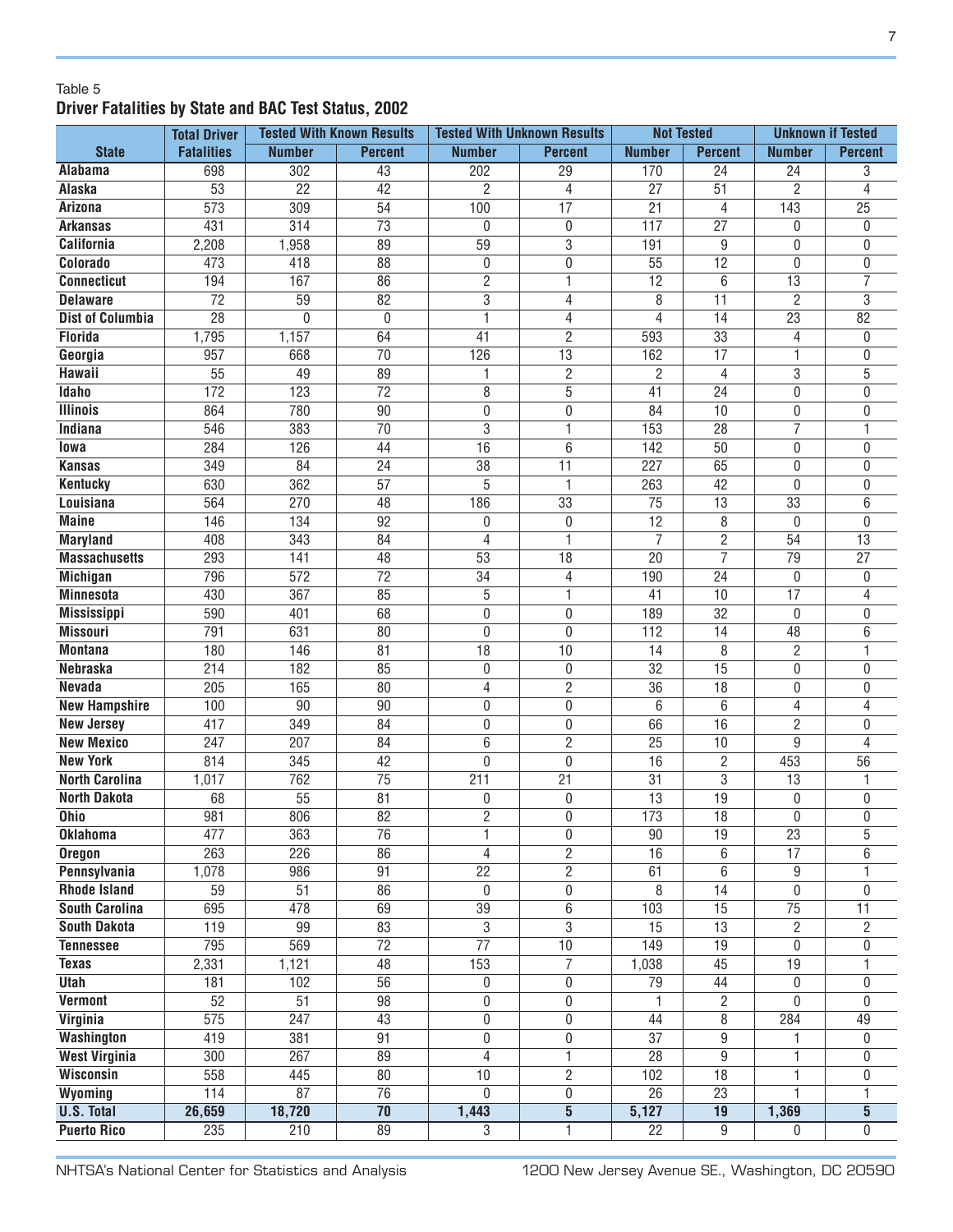#### Table 6 **Driver Fatalities by State and BAC Test Status, 2011**

|                         | <b>Total Driver</b> |                 | <b>Tested With Known Results</b> |                 | <b>Tested With Unknown Results</b> | <b>Not Tested</b> |                 | <b>Unknown if Tested</b> |                |
|-------------------------|---------------------|-----------------|----------------------------------|-----------------|------------------------------------|-------------------|-----------------|--------------------------|----------------|
| <b>State</b>            | <b>Fatalities</b>   | <b>Number</b>   | <b>Percent</b>                   | <b>Number</b>   | <b>Percent</b>                     | <b>Number</b>     | <b>Percent</b>  | <b>Number</b>            | <b>Percent</b> |
| Alabama                 | 623                 | 347             | $\overline{56}$                  | 14              | $\overline{c}$                     | 257               | 41              | 5                        |                |
| Alaska                  | 42                  | 38              | 90                               | 0               | 0                                  | 4                 | 10              | 0                        | 0              |
| <b>Arizona</b>          | 445                 | 310             | $\overline{70}$                  | 0               | 0                                  | $\overline{135}$  | $\overline{30}$ | 0                        | 0              |
| <b>Arkansas</b>         | 408                 | 314             | $\overline{77}$                  | 0               | 0                                  | 94                | $\overline{23}$ | 0                        | 0              |
| <b>California</b>       | 1,484               | 1,270           | 86                               | $\mathbf 0$     | 0                                  | 214               | 14              | 0                        | 0              |
| Colorado                | 302                 | 246             | 81                               | $\overline{17}$ | 6                                  | 39                | 13              | 0                        | 0              |
| <b>Connecticut</b>      | 151                 | 122             | 81                               | $\overline{c}$  | 1                                  | 20                | $\overline{13}$ | $\overline{7}$           | 5              |
| <b>Delaware</b>         | 64                  | 38              | 59                               | 3               | 5                                  | 22                | 34              | 1                        | $\overline{2}$ |
| <b>Dist of Columbia</b> | 10                  | $\overline{9}$  | 90                               | 1               | 10                                 | $\mathbf{0}$      | $\mathbf{0}$    | 0                        | $\mathbf{0}$   |
| <b>Florida</b>          | 1,325               | 880             | 66                               | $\mathbf{0}$    | 0                                  | 437               | $\overline{33}$ | 8                        | 1              |
| Georgia                 | 839                 | 437             | 52                               | $\overline{37}$ | $\overline{4}$                     | 363               | 43              | $\overline{2}$           | $\mathbf{0}$   |
| Hawaii                  | 59                  | 56              | 95                               | 0               | $\mathbf 0$                        | 3                 | 5               | 0                        | $\mathbf{0}$   |
| Idaho                   | 112                 | $\overline{72}$ | 64                               | 19              | 17                                 | 15                | 13              | 6                        | 5              |
| <b>Illinois</b>         | 568                 | 493             | 87                               | 4               | 1                                  | $\overline{70}$   | $\overline{12}$ | 1                        | 0              |
| Indiana                 | 524                 | 360             | 69                               | 31              | 6                                  | 133               | 25              | 0                        | 0              |
| lowa                    | 259                 | 66              | 25                               | $\overline{12}$ | 5                                  | 181               | $\overline{70}$ | 0                        | $\mathbf{0}$   |
| <b>Kansas</b>           | 280                 | 130             | 46                               | 10              | 4                                  | 133               | 48              | $\overline{7}$           | $\overline{3}$ |
| <b>Kentucky</b>         | 513                 | 419             | 82                               | 4               | $\mathbf{1}$                       | 85                | 17              | 5                        | 1              |
| Louisiana               | 449                 | 315             | $\overline{70}$                  | 69              | 15                                 | 60                | 13              | 5                        | 1              |
| <b>Maine</b>            | 103                 | 99              | 96                               | $\pmb{0}$       | $\mathbf 0$                        | $\overline{4}$    | 4               | 0                        | 0              |
| <b>Maryland</b>         | 305                 | 276             | 90                               | 0               | $\mathbf{0}$                       | 26                | 9               | 3                        | 1              |
| <b>Massachusetts</b>    | 218                 | 131             | 60                               | 0               | $\mathbf 0$                        | 86                | 39              | 1                        | 0              |
| <b>Michigan</b>         | 557                 | 380             | 68                               | 13              | $\overline{2}$                     | 164               | 29              | 0                        | 0              |
| <b>Minnesota</b>        | 242                 | 222             | 92                               | 1               | 0                                  | 18                | $\overline{7}$  | 1                        | 0              |
| <b>Mississippi</b>      | 445                 | 177             | 40                               | 0               | 0                                  | 267               | 60              | 1                        | 0              |
| <b>Missouri</b>         | 535                 | 430             | 80                               | 1               | 0                                  | 103               | 19              | 1                        | 0              |
| <b>Montana</b>          | 148                 | 127             | 86                               | 1               | 1                                  | 20                | 14              | 0                        | 0              |
| <b>Nebraska</b>         | 127                 | 112             | 88                               | 0               | $\mathbf 0$                        | 15                | 12              | 0                        | 0              |
| <b>Nevada</b>           | 149                 | 125             | 84                               | $\overline{2}$  | 1                                  | 20                | 13              | $\overline{2}$           | 1              |
| <b>New Hampshire</b>    | 64                  | 57              | 89                               | 1               | $\overline{2}$                     | 6                 | 9               | $\boldsymbol{0}$         | 0              |
| <b>New Jersey</b>       | 361                 | 325             | 90                               | $\mathbf 0$     | $\mathbf{0}$                       | 36                | 10              | 0                        | 0              |
| <b>New Mexico</b>       | 212                 | 180             | 85                               | 31              | 15                                 | $\mathbf{1}$      | $\mathbf{0}$    | 0                        | 0              |
| <b>New York</b>         | 612                 | 479             | 78                               | 1               | $\mathbf 0$                        | 85                | 14              | $\overline{47}$          | 8              |
| <b>North Carolina</b>   | 791                 | 588             | 74                               | 3               | $\mathbf 0$                        | 200               | 25              | 0                        | 0              |
| <b>North Dakota</b>     | 106                 | 91              | 86                               | 1               | 1                                  | 14                | 13              | $\boldsymbol{0}$         | 0              |
| <b>Ohio</b>             | 703                 | 614             | 87                               | 28              | 4                                  | 61                | 9               | 0                        | $\Omega$       |
| <b>Oklahoma</b>         | 479                 | 449             | 94                               | 1               | $\pmb{0}$                          | 29                | 6               | 0                        | 0              |
| <b>Oregon</b>           | 207                 | 193             | $\overline{93}$                  | 0               | $\overline{0}$                     | 13                | $\overline{6}$  |                          | $\mathbf{0}$   |
| Pennsylvania            | 891                 | 640             | $\overline{72}$                  | 154             | 17                                 | 87                | 10              | 10                       |                |
| <b>Rhode Island</b>     | 45                  | 34              | $\overline{76}$                  | 1               | $\overline{2}$                     | 10                | 22              | $\pmb{0}$                | 0              |
| <b>South Carolina</b>   | 540                 | 459             | 85                               | $\overline{2}$  | $\overline{0}$                     | 55                | 10              | 24                       | 4              |
| <b>South Dakota</b>     | 69                  | 59              | 86                               | $\overline{0}$  | 0                                  | 10                | 14              | 0                        | 0              |
| <b>Tennessee</b>        | 674                 | 367             | 54                               | 45              | $\overline{7}$                     | 256               | $\overline{38}$ | 6                        |                |
| <b>Texas</b>            | 1,958               | 1,049           | $\overline{54}$                  | 1               | 0                                  | 905               | 46              | $\overline{3}$           | 0              |
| <b>Utah</b>             | 149                 | 66              | 44                               | 6               | 4                                  | 76                | 51              | $\overline{1}$           | 1              |
| <b>Vermont</b>          | 40                  | $\overline{36}$ | 90                               | 0               | 0                                  | 4                 | 10              | 0                        | 0              |
| Virginia                | $\overline{529}$    | 426             | 81                               | $\overline{2}$  | 0                                  | 99                | $\overline{19}$ | $\overline{2}$           | 0              |
| Washington              | 294                 | 252             | 86                               | 6               | $\overline{2}$                     | 6                 | $\overline{2}$  | $\overline{30}$          | 10             |
| <b>West Virginia</b>    | 249                 | 232             | 93                               | $\overline{1}$  | $\boldsymbol{0}$                   | 5                 | $\overline{2}$  | 11                       | 4              |
| <b>Wisconsin</b>        | 410                 | 377             | $\overline{92}$                  | $\overline{2}$  | $\boldsymbol{0}$                   | $\overline{31}$   | 8               | 0                        | 0              |
| Wyoming                 | 84                  | 51              | 61                               | $\overline{7}$  | 8                                  | $\overline{26}$   | $\overline{31}$ | 0                        | 0              |
| <b>U.S. Total</b>       | 20,753              | 15,025          | $\overline{72}$                  | 534             | $\overline{3}$                     | 5,003             | $\overline{24}$ | 191                      | 1              |
| <b>Puerto Rico</b>      | 175                 | $\overline{97}$ | $\overline{55}$                  | 1               | 1                                  | $\overline{77}$   | 44              | $\overline{0}$           | 0              |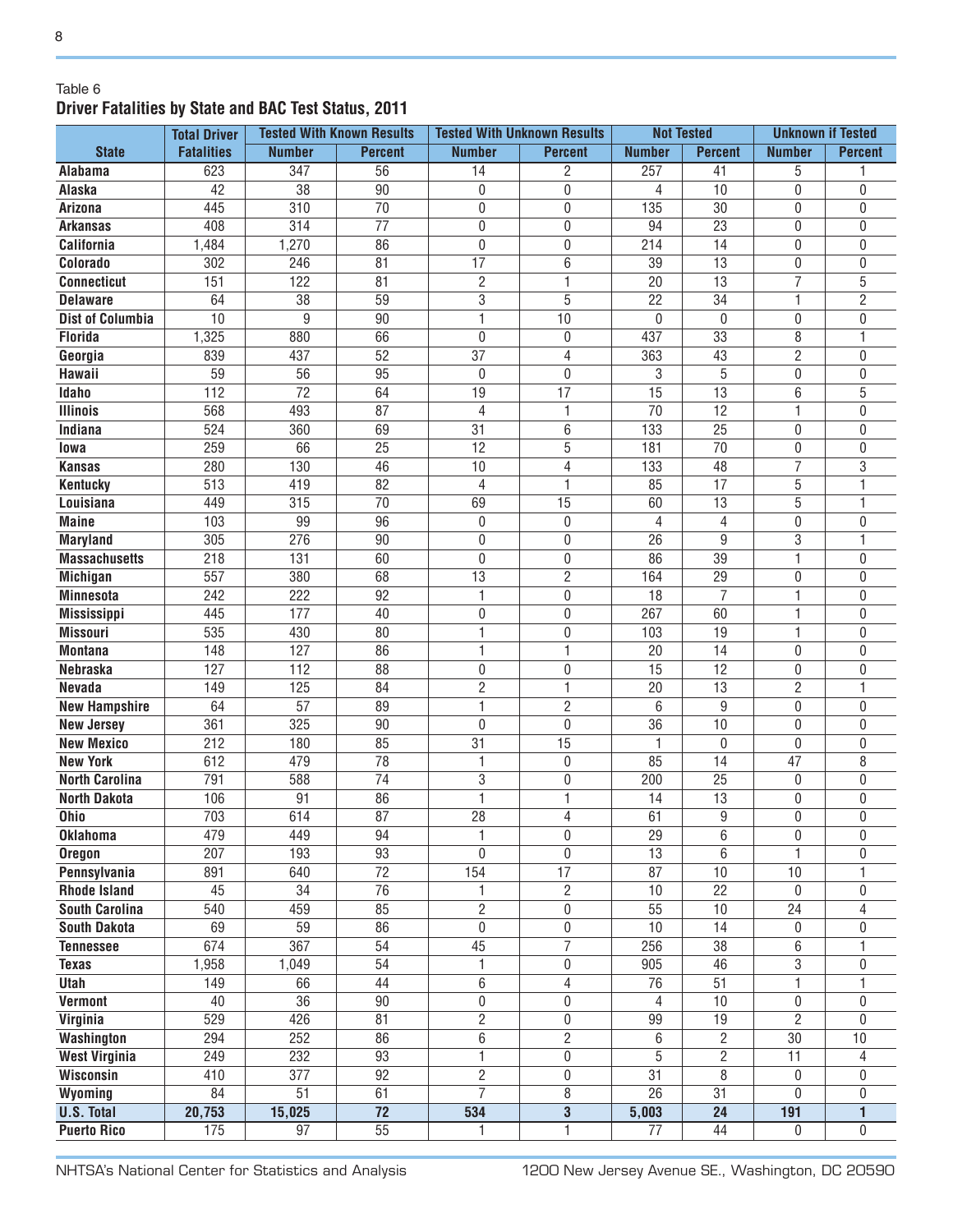#### Table 7 **Surviving Drivers by State and BAC Test Status, 2002**

|                              | <b>Total Surviving</b> |                 | <b>Tested With Known Results</b> |                  | <b>Tested With Unknown Results</b> | <b>Not Tested</b> |                 | <b>Unknown if Tested</b> |                 |
|------------------------------|------------------------|-----------------|----------------------------------|------------------|------------------------------------|-------------------|-----------------|--------------------------|-----------------|
| <b>State</b>                 | <b>Drivers</b>         | <b>Number</b>   | <b>Percent</b>                   | <b>Number</b>    | <b>Percent</b>                     | <b>Number</b>     | <b>Percent</b>  | <b>Number</b>            | <b>Percent</b>  |
| Alabama                      | 657                    | 77              | $\overline{12}$                  | 179              | 27                                 | 391               | 60              | 10                       | 2               |
| Alaska                       | 60                     | $\overline{29}$ | 48                               | 3                | 5                                  | 28                | 47              | 0                        | 0               |
| <b>Arizona</b>               | 878                    | $\overline{48}$ | $\overline{5}$                   | $\overline{32}$  | 4                                  | 590               | 67              | 208                      | 24              |
| <b>Arkansas</b>              | 381                    | 194             | $\overline{51}$                  | $\mathbf{0}$     | 0                                  | 187               | 49              | 0                        | 0               |
| California                   | 3,312                  | 709             | 21                               | $\overline{135}$ | 4                                  | 2,436             | 74              | 32                       | 1               |
| Colorado                     | 501                    | 149             | 30                               | 1                | $\mathbf 0$                        | 351               | $\overline{70}$ | $\boldsymbol{0}$         | 0               |
| <b>Connecticut</b>           | $\overline{222}$       | 58              | $\overline{26}$                  | 8                | 4                                  | 109               | 49              | $\overline{47}$          | 21              |
| <b>Delaware</b>              | 101                    | 54              | $\overline{53}$                  | $\sqrt{4}$       | 4                                  | 43                | 43              | $\boldsymbol{0}$         | 0               |
| <b>Dist of Columbia</b>      | 44                     | $\overline{7}$  | 16                               | $\mathbf{1}$     | $\overline{2}$                     | $\overline{17}$   | $\overline{39}$ | 19                       | 43              |
| <b>Florida</b>               | 2,625                  | 626             | 24                               | 38               | $\mathbf{1}$                       | 1,937             | 74              | 24                       |                 |
| Georgia                      | 1,220                  | 853             | $\overline{70}$                  | 108              | 9                                  | 256               | $\overline{21}$ | 3                        | 0               |
| Hawaii                       | 113                    | 50              | 44                               | $\overline{4}$   | 4                                  | 58                | $\overline{51}$ | 1                        |                 |
| Idaho                        | 178                    | 64              | 36                               | 9                | 5                                  | 105               | $\overline{59}$ | 0                        | 0               |
| <b>Illinois</b>              | 1,069                  | 247             | 23                               | 1                | $\mathbf 0$                        | 821               | 77              | 0                        | 0               |
| Indiana                      | 605                    | 416             | 69                               | 5                | 1                                  | 177               | 29              | $\overline{7}$           |                 |
| lowa                         | 313                    | 106             | 34                               | 4                | $\mathbf{1}$                       | 202               | 65              | 1                        | 0               |
| <b>Kansas</b>                | 321                    | 61              | 19                               | 23               | $\overline{7}$                     | 236               | 74              | 1                        | 0               |
| <b>Kentucky</b>              | 593                    | 215             | 36                               | 8                | $\mathbf{1}$                       | 370               | 62              | 0                        | 0               |
| Louisiana                    | 659                    | 363             | $\overline{55}$                  | 101              | 15                                 | 173               | $\overline{26}$ | $\overline{22}$          | $\overline{3}$  |
| <b>Maine</b>                 | 125                    | 112             | 90                               | 0                | 0                                  | 13                | 10              | 0                        | 0               |
| <b>Maryland</b>              | 553                    | 60              | 11                               | 10               | $\overline{2}$                     | 434               | 78              | 49                       | 9               |
| <b>Massachusetts</b>         | 331                    | 9               | 3                                | 3                | 1                                  | 274               | 83              | 45                       | 14              |
| <b>Michigan</b>              | 1,053                  | 362             | 34                               | 54               | 5                                  | 637               | 60              | 0                        | 0               |
| <b>Minnesota</b>             | 459                    | 281             | 61                               | 5                | 1                                  | 125               | 27              | 48                       | 10              |
| <b>Mississippi</b>           | 516                    | 262             | 51                               | $\boldsymbol{0}$ | $\mathbf 0$                        | 254               | 49              | 0                        | 0               |
| <b>Missouri</b>              | 849                    | 93              | 11                               | 6                | 1                                  | 730               | 86              | 20                       | $\overline{c}$  |
| <b>Montana</b>               | 124                    | 77              | 62                               | 11               | 9                                  | 33                | 27              | 3                        | $\overline{2}$  |
| <b>Nebraska</b>              | 197                    | 164             | 83                               | $\boldsymbol{0}$ | 0                                  | 33                | 17              | 0                        | 0               |
| Nevada                       | 308                    | 108             | $\overline{35}$                  | $\overline{5}$   | $\overline{2}$                     | 195               | 63              | 0                        | 0               |
| <b>New Hampshire</b>         | 84                     | 63              | $\overline{75}$                  | 1                | 1                                  | $\overline{20}$   | 24              | 0                        | 0               |
| <b>New Jersey</b>            | 620                    | 195             | 31                               | 4                | 1                                  | 421               | 68              | 0                        | 0               |
| <b>New Mexico</b>            | 324                    | 27              | 8                                | 20               | 6                                  | 239               | 74              | 38                       | $\overline{12}$ |
| <b>New York</b>              | 1,247                  | 46              | $\overline{4}$                   | 3                | $\mathbf 0$                        | 49                | 4               | 1,149                    | 92              |
| <b>North Carolina</b>        | 1,121                  | 6               | 1                                | 89               | 8                                  | 1,006             | 90              | 20                       | $\overline{2}$  |
| <b>North Dakota</b>          | 57                     | 8               | 14                               | $\boldsymbol{0}$ | $\pmb{0}$                          | 49                | 86              | 0                        | $\pmb{0}$       |
| Ohio                         | 1,010                  | 379             | $\overline{38}$                  | $\overline{2}$   | $\mathbf 0$                        | 627               | 62              | $\overline{2}$           | 0               |
| <b>Oklahoma</b>              | 507                    | 9               | $\overline{2}$                   | 32               | 6                                  | 384               | 76              | 82                       | 16              |
| <b>Oregon</b>                | 293                    | 114             | $\overline{39}$                  | $\overline{7}$   | $\overline{2}$                     | 172               | 59              | $\overline{0}$           | 0               |
| Pennsylvania                 | 1,112                  | 208             | 19                               | $\overline{57}$  | $\overline{5}$                     | 805               | $\overline{72}$ | 42                       | 4               |
| <b>Rhode Island</b>          | 59                     | 3               | 5                                | $\overline{7}$   | $\overline{12}$                    | 44                | $\overline{75}$ | 5                        | 8               |
| <b>South Carolina</b>        | 677                    | $\overline{15}$ | $\overline{2}$                   | $\overline{79}$  | $\overline{12}$                    | 57                | $\overline{8}$  | 526                      | 78              |
| <b>South Dakota</b>          | $\overline{95}$        | 68              | $\overline{72}$                  | $\overline{2}$   | $\overline{2}$                     | $\overline{24}$   | $\overline{25}$ | 1                        |                 |
| <b>Tennessee</b>             | 762                    | 306             | 40                               | 104              | 14                                 | 352               | 46              | 0                        | 0               |
| <b>Texas</b>                 | 2,830                  | 564             | $\overline{20}$                  | 171              | 6                                  | 2,078             | $\overline{73}$ | $\overline{17}$          |                 |
| Utah                         | 213                    | 93              | 44                               | $\overline{2}$   | 1                                  | 117               | $\overline{55}$ | 1                        | 0               |
| Vermont                      | 56                     | 14              | $\overline{25}$                  | $\mathbf 0$      | 0                                  | 40                | $\overline{71}$ | $\overline{2}$           | 4               |
| Virginia                     | 636                    | $\overline{3}$  | 0                                | $\mathbf{1}$     | $\mathbf 0$                        | $\overline{557}$  | 88              | $\overline{75}$          | $\overline{12}$ |
| Washington                   | 445                    | $\overline{92}$ | $\overline{21}$                  | 4                | $\mathbf{1}$                       | 345               | $\overline{78}$ | 4                        |                 |
| <b>West Virginia</b>         | 276                    | $\overline{74}$ | $\overline{27}$                  | 17               | 6                                  | 185               | 67              | 0                        | 0               |
| Wisconsin                    | 576                    | 220             | $\overline{38}$                  | 1                | 0                                  | 354               | 61              | 1                        | 0               |
|                              | 87                     | 28              | $\overline{32}$                  | 3                | 3                                  | 54                | 62              | $\overline{2}$           | $\overline{2}$  |
| Wyoming<br><b>U.S. Total</b> | 31,454                 | 8,389           | $\overline{27}$                  | 1,364            | $\overline{4}$                     | 19,194            | 61              | 2,507                    | 8               |
| <b>Puerto Rico</b>           | 426                    | 241             | $\overline{57}$                  | 16               | 4                                  | 169               | 40              | $\mathbf{0}$             | $\overline{0}$  |
|                              |                        |                 |                                  |                  |                                    |                   |                 |                          |                 |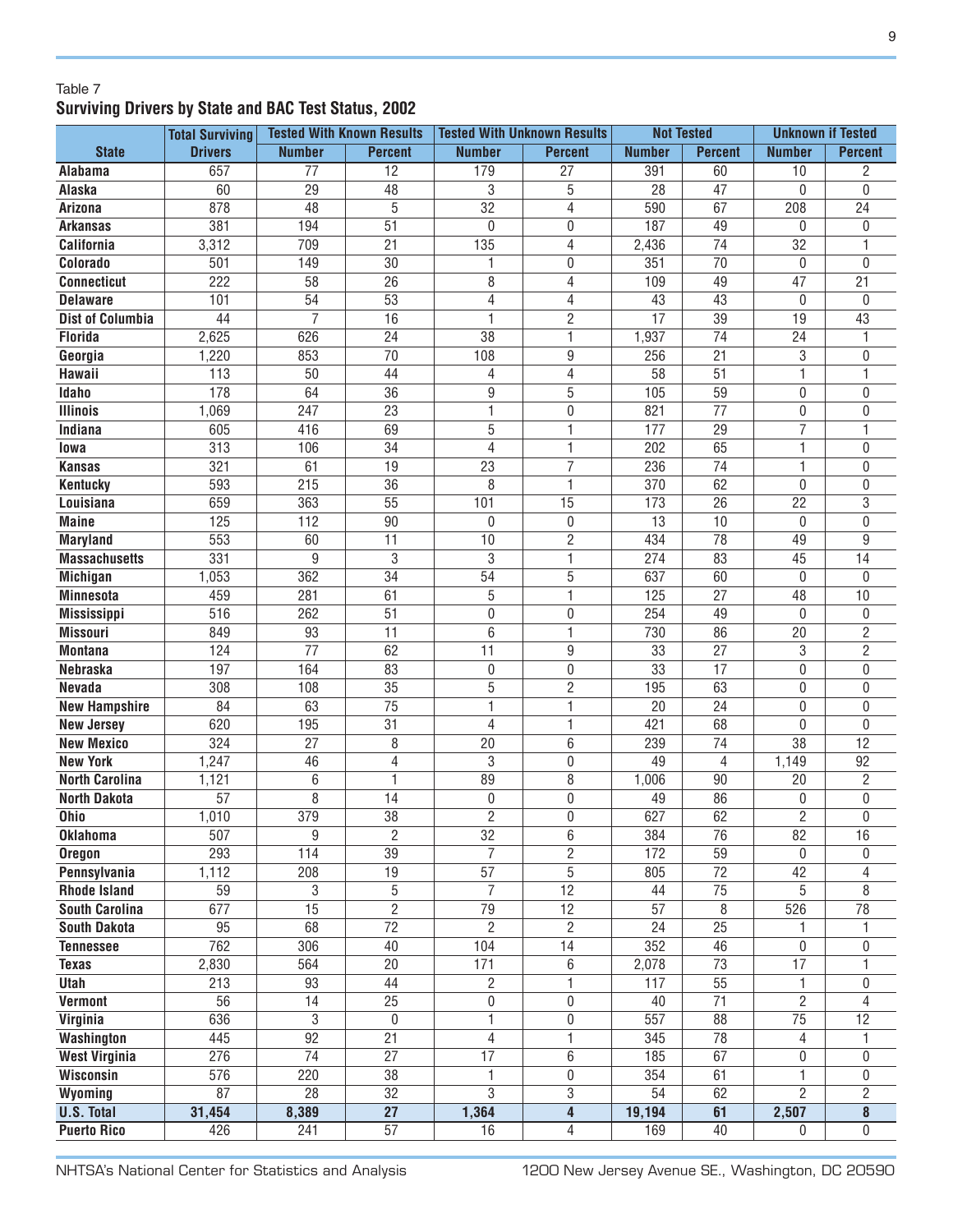#### Table 8 **Surviving Drivers by State and BAC Test Status, 2011**

|                                   | <b>Total Surviving</b> | <b>Tested With Known Results</b>  |                 |                                   | <b>Tested With Unknown Results</b> | <b>Not Tested</b>     |                       | <b>Unknown if Tested</b> |                 |
|-----------------------------------|------------------------|-----------------------------------|-----------------|-----------------------------------|------------------------------------|-----------------------|-----------------------|--------------------------|-----------------|
| <b>State</b>                      | <b>Drivers</b>         | <b>Number</b>                     | <b>Percent</b>  | <b>Number</b>                     | <b>Percent</b>                     | <b>Number</b>         | <b>Percent</b>        | <b>Number</b>            | <b>Percent</b>  |
| Alabama                           | 586                    | 236                               | 40              | 5                                 | 1                                  | 341                   | $\overline{58}$       | 4                        |                 |
| Alaska                            | 49                     | $\overline{35}$                   | $\overline{71}$ | $\boldsymbol{0}$                  | 0                                  | 14                    | $\overline{29}$       | 0                        | 0               |
| Arizona                           | 647                    | 189                               | $\overline{29}$ | $\boldsymbol{0}$                  | 0                                  | 458                   | $\overline{71}$       | 0                        | 0               |
| <b>Arkansas</b>                   | 324                    | 203                               | 63              | $\boldsymbol{0}$                  | 0                                  | 121                   | $\overline{37}$       | 0                        | 0               |
| <b>California</b>                 | 2,265                  | 634                               | 28              | 3                                 | $\boldsymbol{0}$                   | 1,628                 | $\overline{72}$       | 0                        | 0               |
| Colorado                          | 285                    | 60                                | $\overline{21}$ | 20                                | $\overline{7}$                     | 204                   | $\overline{72}$       | 1                        | $\overline{0}$  |
| <b>Connecticut</b>                | 140                    | 24                                | $\overline{17}$ | $6\,$                             | 4                                  | 59                    | $\overline{42}$       | 51                       | $\overline{36}$ |
| <b>Delaware</b>                   | 77                     | $\overline{7}$                    | 9               | $\mathbf{1}$                      | 1                                  | 66                    | 86                    | 3                        | 4               |
| <b>Dist of Columbia</b>           | $\overline{19}$        | $\overline{7}$                    | $\overline{37}$ | $\overline{0}$                    | 0                                  | $\overline{11}$       | $\overline{58}$       | $\overline{1}$           | 5               |
| <b>Florida</b>                    | 1,956                  | 325                               | $\overline{17}$ | $\mathbf 0$                       | $\boldsymbol{0}$                   | 1,624                 | 83                    | $\overline{7}$           | 0               |
| Georgia                           | 845                    | 173                               | $\overline{20}$ | $\overline{15}$                   | $\overline{2}$                     | 656                   | $\overline{78}$       | 1                        | 0               |
| Hawaii                            | 81                     | 49                                | 60              | 1                                 | 1                                  | 31                    | 38                    | 0                        | 0               |
| Idaho                             | 102                    | 23                                | 23              | $\overline{11}$                   | 11                                 | 67                    | 66                    | 1                        | 1               |
| <b>Illinois</b>                   | 678                    | 246                               | 36              | $\overline{57}$                   | 8                                  | 363                   | $\overline{54}$       | $\overline{12}$          | $\overline{2}$  |
| Indiana                           | 518                    | 339                               | 65              | 40                                | 8                                  | 139                   | 27                    | 0                        | 0               |
| lowa                              | 214                    | 56                                | 26              | $\overline{7}$                    | 3                                  | 151                   | $\overline{71}$       | 0                        | 0               |
| <b>Kansas</b>                     | 261                    | 116                               | 44              | 6                                 | $\overline{2}$                     | 135                   | 52                    | 4                        | $\overline{2}$  |
| <b>Kentucky</b>                   | 486                    | 227                               | 47              | 3                                 | 1                                  | 255                   | 52                    | 1                        | 0               |
| Louisiana                         | 481                    | 302                               | 63              | $\overline{37}$                   | 8                                  | 133                   | 28                    | 9                        | 2               |
| <b>Maine</b>                      | 66                     | 58                                | 88              | $\pmb{0}$                         | $\mathbf{0}$                       | 8                     | 12                    | $\boldsymbol{0}$         | 0               |
| <b>Maryland</b>                   | 381                    | 74                                | 19              | $\pmb{0}$                         | 0                                  | 301                   | 79                    | 6                        | 2               |
| <b>Massachusetts</b>              | 236                    | 4                                 | $\overline{2}$  | $\pmb{0}$                         | 0                                  | 228                   | 97                    | $\overline{4}$           | $\overline{2}$  |
| <b>Michigan</b>                   | 670                    | 337                               | 50              | 6                                 | 1                                  | 326                   | 49                    | 1                        | 0               |
| <b>Minnesota</b>                  | 261                    | 92                                | 35              | 1                                 | 0                                  | 167                   | 64                    | 1                        | 0               |
| <b>Mississippi</b>                | 362                    | 93                                | 26              | 1                                 | $\mathbf 0$                        | 268                   | 74                    | 0                        | 0               |
| <b>Missouri</b>                   | 455                    | 307                               | 67              | 3                                 | 1                                  | 144                   | 32                    | 1                        | 0               |
| <b>Montana</b>                    | 114                    | 81                                | $\overline{71}$ | $\overline{1}$                    | 1                                  | 32                    | 28                    | 0                        | 0               |
| <b>Nebraska</b>                   | 130                    | 102                               | 78              | $\pmb{0}$                         | 0                                  | 28                    | 22                    | 0                        | 0               |
| <b>Nevada</b>                     | 179                    | 71                                | 40              | $\boldsymbol{0}$                  | $\mathbf 0$                        | 107                   | 60                    | 1                        | 1               |
| <b>New Hampshire</b>              | 56                     | $\overline{37}$                   | 66              | $\overline{0}$                    | $\mathbf{0}$                       | 19                    | $\overline{34}$       | 0                        | 0               |
| <b>New Jersey</b>                 | 511                    | 175                               | $\overline{34}$ | $\overline{0}$                    | $\mathbf{0}$                       | 336                   | 66                    | 0                        | 0               |
| <b>New Mexico</b>                 | 207                    | 178                               | $\overline{86}$ | $\overline{27}$                   | 13                                 | 2                     | 1                     | 0                        | $\mathbf{0}$    |
| <b>New York</b>                   | 918                    | 44                                | $\overline{5}$  | $\overline{2}$                    | 0                                  | 583                   | 64                    | 289                      | $\overline{31}$ |
| <b>North Carolina</b>             | 879                    | 44                                | $\overline{5}$  | $\overline{20}$                   | $\overline{2}$                     | 795                   | 90                    | 20                       | $\overline{c}$  |
| <b>North Dakota</b>               | 81                     | 37                                | $\overline{46}$ | $\boldsymbol{0}$                  | $\mathbf 0$                        | 44                    | 54                    | 0                        | 0               |
| <b>Ohio</b>                       | 728                    | 195                               | $\overline{27}$ | $\overline{25}$                   | 3                                  | 507                   | $\overline{70}$       | 1                        | 0               |
| <b>Oklahoma</b>                   | 421                    | 182                               | 43              | $\pmb{0}$                         | 0                                  | 239                   | 57                    | 0                        | 0               |
| <b>Oregon</b>                     | 227                    | 84                                | $\overline{37}$ | $\overline{0}$                    | $\mathbf{0}$                       | 143                   | 63                    | $\mathbf{0}$             | 0               |
| Pennsylvania                      | 880                    | 157                               | $\overline{18}$ | 113                               | 13                                 | 585                   | 66                    | 25                       | 3               |
| <b>Rhode Island</b>               | 37                     | $\boldsymbol{0}$                  | $\pmb{0}$       | $\overline{2}$                    | 5                                  | 35                    | 95                    | 0                        | 0               |
| <b>South Carolina</b>             | 546                    | $\overline{50}$                   | $\overline{9}$  | $\overline{36}$                   | $\overline{7}$                     | 46                    | $\overline{8}$        | 414                      | 76              |
| <b>South Dakota</b>               | 67                     | $\overline{56}$                   | $\overline{84}$ | $\pmb{0}$                         | 0                                  | $\overline{11}$       | 16                    | 0                        | $\mathbf 0$     |
|                                   | 658                    | 313                               | 48              | $\overline{12}$                   | $\overline{2}$                     | 333                   | $\overline{51}$       |                          |                 |
| <b>Tennessee</b><br><b>Texas</b>  | 2,170                  | 379                               | $\overline{17}$ | $\pmb{0}$                         | 0                                  | 1,790                 | $\overline{82}$       | 0<br>$\overline{1}$      | 0<br>0          |
|                                   |                        |                                   |                 |                                   |                                    |                       |                       |                          |                 |
| <b>Utah</b>                       | 187<br>$\overline{26}$ | 85                                | 45              | $\overline{3}$                    | $\overline{2}$                     | 99<br>$\overline{18}$ | $\overline{53}$<br>69 | 0                        | 0               |
| <b>Vermont</b><br><b>Virginia</b> | 478                    | $\overline{8}$<br>$\overline{29}$ | $\overline{31}$ | 0<br>$\overline{24}$              | 0                                  |                       |                       | 0                        | 0               |
|                                   |                        |                                   | $6\,$           |                                   | 5                                  | 420                   | 88                    | 5                        |                 |
| Washington                        | $\overline{302}$       | $\overline{71}$                   | $\overline{24}$ | $\overline{13}$<br>$\overline{7}$ | 4                                  | 214                   | $\overline{71}$       | 4                        | 1               |
| <b>West Virginia</b>              | 214                    | $\overline{11}$                   | $\overline{5}$  |                                   | $\overline{3}$                     | 192                   | $\overline{90}$       | 4                        | $\overline{2}$  |
| <b>Wisconsin</b>                  | 375                    | 232                               | 62              | $\mathbf{1}$                      | $\overline{0}$                     | 142                   | $\overline{38}$       | 0                        | 0               |
| Wyoming                           | $\overline{79}$        | $\overline{27}$                   | 34              | 3                                 | 4                                  | 46                    | 58                    | 3                        | 4               |
| <b>U.S. Total</b>                 | 22,915                 | 6,864                             | $\overline{30}$ | 512                               | $\overline{2}$                     | 14,664                | 64                    | 875                      | 4               |
| <b>Puerto Rico</b>                | 307                    | 201                               | 65              | $\overline{14}$                   | $\overline{5}$                     | 92                    | $\overline{30}$       | 0                        | 0               |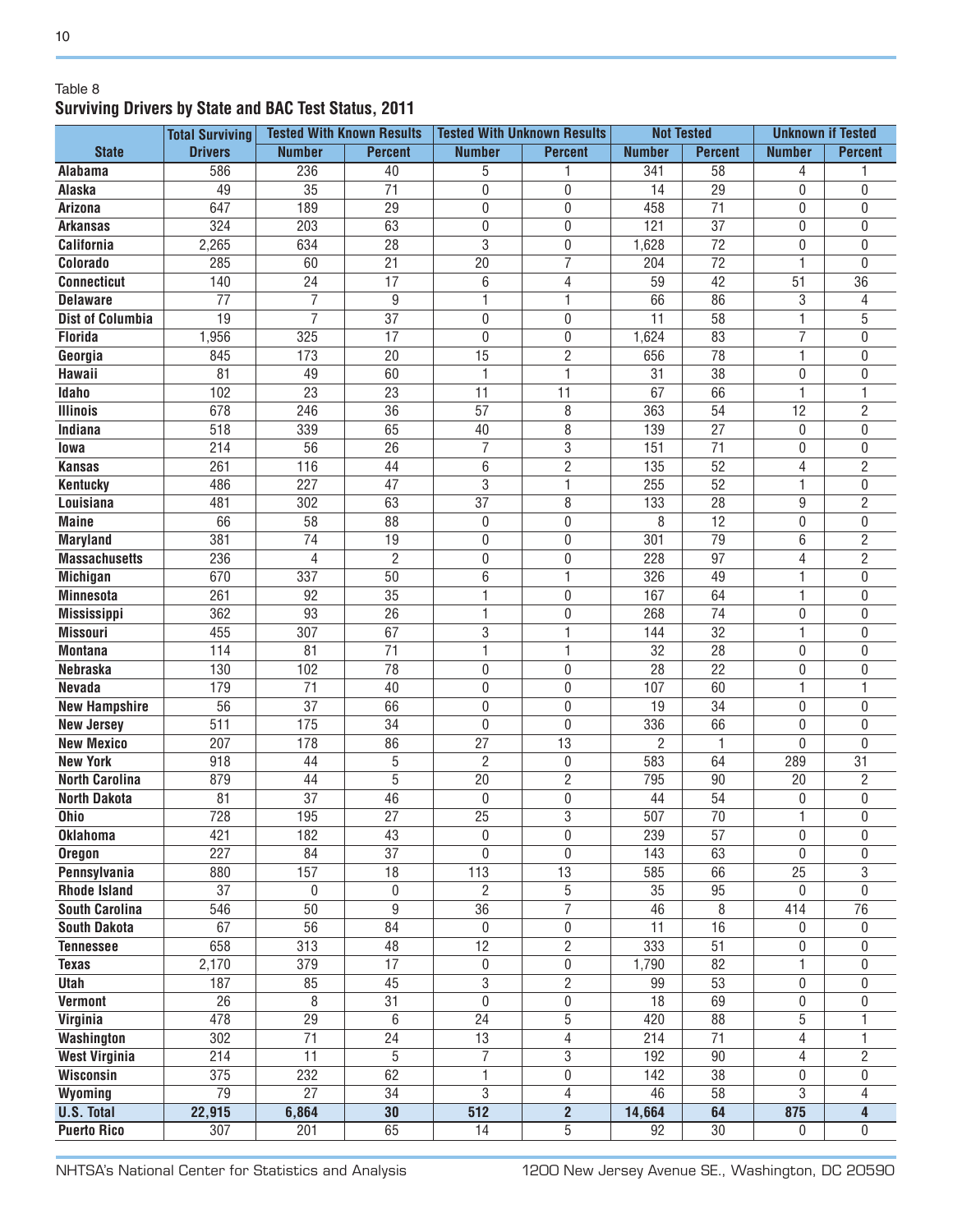#### Table 9 **BAC Test Status for Drivers Involved in Fatal Traffic Crashes, 2002 and 2011**

| <b>Tested With Known Results</b><br><b>Tested With Known Results</b><br><b>Total Drivers</b><br><b>Total Drivers</b><br><b>State</b><br><b>Number</b><br><b>Involved</b><br><b>Number</b><br><b>Involved</b><br><b>Percent</b><br><b>Percent</b><br>1,355<br>$\overline{379}$<br>$\overline{28}$<br>1,209<br>583<br>$\overline{48}$<br><b>Alabama</b><br>$\overline{51}$<br>$\overline{45}$<br>$\overline{73}$<br>113<br>91<br>80<br>Alaska<br>357<br>$\overline{25}$<br>1,451<br>1,092<br>499<br>46<br><b>Arizona</b><br>812<br>508<br>63<br>732<br>517<br>$\overline{71}$<br><b>Arkansas</b><br>5,520<br>$\overline{48}$<br>3,749<br>1,904<br>$\overline{51}$<br><b>California</b><br>2,667<br>$\overline{58}$<br>587<br>306<br>52<br>Colorado<br>974<br>567<br>$\overline{54}$<br><b>Connecticut</b><br>416<br>$\overline{225}$<br>291<br>146<br>$\overline{50}$<br>65<br>$\overline{32}$<br>173<br>113<br>45<br><b>Delaware</b><br>141<br>$\overline{55}$<br>$\overline{72}$<br>$\overline{7}$<br>10<br>$\overline{29}$<br>16<br><b>Dist of Columbia</b><br><b>Florida</b><br>4,420<br>1,783<br>40<br>3,281<br>1,205<br>37<br>$\overline{70}$<br>2,177<br>1,521<br>610<br>36<br>Georgia<br>1,684<br>$\overline{75}$<br><b>Hawaii</b><br>168<br>99<br>59<br>140<br>105<br>350<br>187<br>$\overline{53}$<br>$\overline{95}$<br>Idaho<br>214<br>44<br>$\overline{53}$<br>739<br>1,933<br>1,027<br>1,246<br>59<br><b>Illinois</b><br>69<br>699<br>67<br><b>Indiana</b><br>1,151<br>799<br>1,042<br>597<br>232<br>$\overline{39}$<br>122<br>473<br>$\overline{26}$<br>lowa<br>670<br>$\overline{22}$<br>$\overline{246}$<br>145<br>541<br>45<br><b>Kansas</b><br>1,223<br>$\overline{577}$<br>$\overline{47}$<br>646<br>999<br>65<br><b>Kentucky</b><br>52<br>617<br>1,223<br>633<br>930<br>66<br>Louisiana<br>271<br>$\overline{91}$<br><b>Maine</b><br>246<br>169<br>157<br>$\overline{93}$<br>961<br>403<br>42<br>686<br>350<br>51<br><b>Maryland</b><br><b>Massachusetts</b><br>624<br>150<br>24<br>454<br>135<br>30<br>934<br>51<br>1,227<br>717<br>58<br><b>Michigan</b><br>1,849<br>889<br>73<br>314<br>62<br><b>Minnesota</b><br>648<br>503<br>663<br>60<br>807<br>270<br>33<br><b>Mississippi</b><br>1,106<br>737<br><b>Missouri</b><br>724<br>990<br>$\overline{74}$<br>1,640<br>44<br>$\overline{73}$<br>$\overline{223}$<br>262<br>$\overline{79}$<br>304<br>208<br><b>Montana</b><br>411<br>346<br>84<br>257<br>$\overline{214}$<br>83<br><b>Nebraska</b><br>$\overline{273}$<br>$\overline{53}$<br>328<br>60<br><b>Nevada</b><br>$\overline{513}$<br>196<br>83<br>184<br>153<br>120<br>$\overline{78}$<br><b>New Hampshire</b><br>$\overline{94}$<br>$\overline{52}$<br>500<br>$\overline{57}$<br>1,037<br>544<br>872<br><b>New Jersey</b><br>$\overline{571}$<br>234<br>$\overline{41}$<br>358<br><b>New Mexico</b><br>419<br>85<br>2,061<br>391<br>$\overline{19}$<br>1,530<br>523<br>$\overline{34}$<br><b>New York</b><br>768<br>$\overline{36}$<br>632<br>$\overline{38}$<br><b>North Carolina</b><br>2,138<br>1,670<br>125<br>63<br>$\overline{50}$<br>187<br>128<br>68<br><b>North Dakota</b><br>1,991<br>1,185<br>$\overline{60}$<br>1,431<br>809<br>$\overline{57}$<br>Ohio<br>984<br>$\overline{372}$<br>$\overline{38}$<br>$\overline{900}$<br>631<br>$\overline{70}$<br><b>Oklahoma</b><br>556<br>340<br>61<br>434<br>277<br><b>Oregon</b><br>64<br>$\overline{55}$<br>1,771<br>797<br>Pennsylvania<br>2,190<br>1,194<br>45<br>46<br>82<br>$\overline{34}$<br><b>Rhode Island</b><br>118<br>54<br>41<br><b>South Carolina</b><br>493<br>36<br>1,086<br>509<br>47<br>1,372<br>214<br>167<br>115<br><b>South Dakota</b><br>78<br>136<br>85<br>1,557<br>56<br>680<br>51<br>875<br>1,332<br><b>Tennessee</b><br>$\overline{33}$<br>$\overline{35}$<br>4,128<br>1,428<br><b>Texas</b><br>5,161<br>1,685<br>151<br>394<br>49<br>336<br>45<br>Utah<br>195<br>108<br>65<br><b>Vermont</b><br>60<br>66<br>44<br>67<br>$\overline{250}$<br>$\overline{21}$<br>455<br>Virginia<br>1,211<br>1,007<br>45<br>473<br>$\overline{55}$<br>323<br>$\overline{54}$<br>864<br>596<br>Washington<br>$\overline{59}$<br>576<br>$\overline{341}$<br>$\overline{52}$<br><b>West Virginia</b><br>463<br>243<br>$\overline{59}$<br>665<br>$\overline{78}$<br>1,134<br>785<br>609<br>Wisconsin<br>$\overline{57}$<br>$\overline{201}$<br>115<br>$\overline{78}$<br>163<br>Wyoming<br>48<br>47<br>27,109<br>43,668<br>21,889<br>50<br><b>U.S. Total</b><br>58,113 |                    |     | 2002 |    | 2011 |     |    |  |  |  |
|----------------------------------------------------------------------------------------------------------------------------------------------------------------------------------------------------------------------------------------------------------------------------------------------------------------------------------------------------------------------------------------------------------------------------------------------------------------------------------------------------------------------------------------------------------------------------------------------------------------------------------------------------------------------------------------------------------------------------------------------------------------------------------------------------------------------------------------------------------------------------------------------------------------------------------------------------------------------------------------------------------------------------------------------------------------------------------------------------------------------------------------------------------------------------------------------------------------------------------------------------------------------------------------------------------------------------------------------------------------------------------------------------------------------------------------------------------------------------------------------------------------------------------------------------------------------------------------------------------------------------------------------------------------------------------------------------------------------------------------------------------------------------------------------------------------------------------------------------------------------------------------------------------------------------------------------------------------------------------------------------------------------------------------------------------------------------------------------------------------------------------------------------------------------------------------------------------------------------------------------------------------------------------------------------------------------------------------------------------------------------------------------------------------------------------------------------------------------------------------------------------------------------------------------------------------------------------------------------------------------------------------------------------------------------------------------------------------------------------------------------------------------------------------------------------------------------------------------------------------------------------------------------------------------------------------------------------------------------------------------------------------------------------------------------------------------------------------------------------------------------------------------------------------------------------------------------------------------------------------------------------------------------------------------------------------------------------------------------------------------------------------------------------------------------------------------------------------------------------------------------------------------------------------------------------------------------------------------------------------------------------------------------------------------------------------------------------------------------------------------------------------------------------------------------------------------------------------------------------------------------------------------------------------------------------------------------------------------------------------------------------------------------------------------------------------------------------------------------------------------------------------------------------------------------------------------------------------------------------------------------------------------------------------------------------------------------------------------------------------------------------------------------------------------------------------------------------------|--------------------|-----|------|----|------|-----|----|--|--|--|
|                                                                                                                                                                                                                                                                                                                                                                                                                                                                                                                                                                                                                                                                                                                                                                                                                                                                                                                                                                                                                                                                                                                                                                                                                                                                                                                                                                                                                                                                                                                                                                                                                                                                                                                                                                                                                                                                                                                                                                                                                                                                                                                                                                                                                                                                                                                                                                                                                                                                                                                                                                                                                                                                                                                                                                                                                                                                                                                                                                                                                                                                                                                                                                                                                                                                                                                                                                                                                                                                                                                                                                                                                                                                                                                                                                                                                                                                                                                                                                                                                                                                                                                                                                                                                                                                                                                                                                                                                                                                |                    |     |      |    |      |     |    |  |  |  |
|                                                                                                                                                                                                                                                                                                                                                                                                                                                                                                                                                                                                                                                                                                                                                                                                                                                                                                                                                                                                                                                                                                                                                                                                                                                                                                                                                                                                                                                                                                                                                                                                                                                                                                                                                                                                                                                                                                                                                                                                                                                                                                                                                                                                                                                                                                                                                                                                                                                                                                                                                                                                                                                                                                                                                                                                                                                                                                                                                                                                                                                                                                                                                                                                                                                                                                                                                                                                                                                                                                                                                                                                                                                                                                                                                                                                                                                                                                                                                                                                                                                                                                                                                                                                                                                                                                                                                                                                                                                                |                    |     |      |    |      |     |    |  |  |  |
|                                                                                                                                                                                                                                                                                                                                                                                                                                                                                                                                                                                                                                                                                                                                                                                                                                                                                                                                                                                                                                                                                                                                                                                                                                                                                                                                                                                                                                                                                                                                                                                                                                                                                                                                                                                                                                                                                                                                                                                                                                                                                                                                                                                                                                                                                                                                                                                                                                                                                                                                                                                                                                                                                                                                                                                                                                                                                                                                                                                                                                                                                                                                                                                                                                                                                                                                                                                                                                                                                                                                                                                                                                                                                                                                                                                                                                                                                                                                                                                                                                                                                                                                                                                                                                                                                                                                                                                                                                                                |                    |     |      |    |      |     |    |  |  |  |
|                                                                                                                                                                                                                                                                                                                                                                                                                                                                                                                                                                                                                                                                                                                                                                                                                                                                                                                                                                                                                                                                                                                                                                                                                                                                                                                                                                                                                                                                                                                                                                                                                                                                                                                                                                                                                                                                                                                                                                                                                                                                                                                                                                                                                                                                                                                                                                                                                                                                                                                                                                                                                                                                                                                                                                                                                                                                                                                                                                                                                                                                                                                                                                                                                                                                                                                                                                                                                                                                                                                                                                                                                                                                                                                                                                                                                                                                                                                                                                                                                                                                                                                                                                                                                                                                                                                                                                                                                                                                |                    |     |      |    |      |     |    |  |  |  |
|                                                                                                                                                                                                                                                                                                                                                                                                                                                                                                                                                                                                                                                                                                                                                                                                                                                                                                                                                                                                                                                                                                                                                                                                                                                                                                                                                                                                                                                                                                                                                                                                                                                                                                                                                                                                                                                                                                                                                                                                                                                                                                                                                                                                                                                                                                                                                                                                                                                                                                                                                                                                                                                                                                                                                                                                                                                                                                                                                                                                                                                                                                                                                                                                                                                                                                                                                                                                                                                                                                                                                                                                                                                                                                                                                                                                                                                                                                                                                                                                                                                                                                                                                                                                                                                                                                                                                                                                                                                                |                    |     |      |    |      |     |    |  |  |  |
|                                                                                                                                                                                                                                                                                                                                                                                                                                                                                                                                                                                                                                                                                                                                                                                                                                                                                                                                                                                                                                                                                                                                                                                                                                                                                                                                                                                                                                                                                                                                                                                                                                                                                                                                                                                                                                                                                                                                                                                                                                                                                                                                                                                                                                                                                                                                                                                                                                                                                                                                                                                                                                                                                                                                                                                                                                                                                                                                                                                                                                                                                                                                                                                                                                                                                                                                                                                                                                                                                                                                                                                                                                                                                                                                                                                                                                                                                                                                                                                                                                                                                                                                                                                                                                                                                                                                                                                                                                                                |                    |     |      |    |      |     |    |  |  |  |
|                                                                                                                                                                                                                                                                                                                                                                                                                                                                                                                                                                                                                                                                                                                                                                                                                                                                                                                                                                                                                                                                                                                                                                                                                                                                                                                                                                                                                                                                                                                                                                                                                                                                                                                                                                                                                                                                                                                                                                                                                                                                                                                                                                                                                                                                                                                                                                                                                                                                                                                                                                                                                                                                                                                                                                                                                                                                                                                                                                                                                                                                                                                                                                                                                                                                                                                                                                                                                                                                                                                                                                                                                                                                                                                                                                                                                                                                                                                                                                                                                                                                                                                                                                                                                                                                                                                                                                                                                                                                |                    |     |      |    |      |     |    |  |  |  |
|                                                                                                                                                                                                                                                                                                                                                                                                                                                                                                                                                                                                                                                                                                                                                                                                                                                                                                                                                                                                                                                                                                                                                                                                                                                                                                                                                                                                                                                                                                                                                                                                                                                                                                                                                                                                                                                                                                                                                                                                                                                                                                                                                                                                                                                                                                                                                                                                                                                                                                                                                                                                                                                                                                                                                                                                                                                                                                                                                                                                                                                                                                                                                                                                                                                                                                                                                                                                                                                                                                                                                                                                                                                                                                                                                                                                                                                                                                                                                                                                                                                                                                                                                                                                                                                                                                                                                                                                                                                                |                    |     |      |    |      |     |    |  |  |  |
|                                                                                                                                                                                                                                                                                                                                                                                                                                                                                                                                                                                                                                                                                                                                                                                                                                                                                                                                                                                                                                                                                                                                                                                                                                                                                                                                                                                                                                                                                                                                                                                                                                                                                                                                                                                                                                                                                                                                                                                                                                                                                                                                                                                                                                                                                                                                                                                                                                                                                                                                                                                                                                                                                                                                                                                                                                                                                                                                                                                                                                                                                                                                                                                                                                                                                                                                                                                                                                                                                                                                                                                                                                                                                                                                                                                                                                                                                                                                                                                                                                                                                                                                                                                                                                                                                                                                                                                                                                                                |                    |     |      |    |      |     |    |  |  |  |
|                                                                                                                                                                                                                                                                                                                                                                                                                                                                                                                                                                                                                                                                                                                                                                                                                                                                                                                                                                                                                                                                                                                                                                                                                                                                                                                                                                                                                                                                                                                                                                                                                                                                                                                                                                                                                                                                                                                                                                                                                                                                                                                                                                                                                                                                                                                                                                                                                                                                                                                                                                                                                                                                                                                                                                                                                                                                                                                                                                                                                                                                                                                                                                                                                                                                                                                                                                                                                                                                                                                                                                                                                                                                                                                                                                                                                                                                                                                                                                                                                                                                                                                                                                                                                                                                                                                                                                                                                                                                |                    |     |      |    |      |     |    |  |  |  |
|                                                                                                                                                                                                                                                                                                                                                                                                                                                                                                                                                                                                                                                                                                                                                                                                                                                                                                                                                                                                                                                                                                                                                                                                                                                                                                                                                                                                                                                                                                                                                                                                                                                                                                                                                                                                                                                                                                                                                                                                                                                                                                                                                                                                                                                                                                                                                                                                                                                                                                                                                                                                                                                                                                                                                                                                                                                                                                                                                                                                                                                                                                                                                                                                                                                                                                                                                                                                                                                                                                                                                                                                                                                                                                                                                                                                                                                                                                                                                                                                                                                                                                                                                                                                                                                                                                                                                                                                                                                                |                    |     |      |    |      |     |    |  |  |  |
|                                                                                                                                                                                                                                                                                                                                                                                                                                                                                                                                                                                                                                                                                                                                                                                                                                                                                                                                                                                                                                                                                                                                                                                                                                                                                                                                                                                                                                                                                                                                                                                                                                                                                                                                                                                                                                                                                                                                                                                                                                                                                                                                                                                                                                                                                                                                                                                                                                                                                                                                                                                                                                                                                                                                                                                                                                                                                                                                                                                                                                                                                                                                                                                                                                                                                                                                                                                                                                                                                                                                                                                                                                                                                                                                                                                                                                                                                                                                                                                                                                                                                                                                                                                                                                                                                                                                                                                                                                                                |                    |     |      |    |      |     |    |  |  |  |
|                                                                                                                                                                                                                                                                                                                                                                                                                                                                                                                                                                                                                                                                                                                                                                                                                                                                                                                                                                                                                                                                                                                                                                                                                                                                                                                                                                                                                                                                                                                                                                                                                                                                                                                                                                                                                                                                                                                                                                                                                                                                                                                                                                                                                                                                                                                                                                                                                                                                                                                                                                                                                                                                                                                                                                                                                                                                                                                                                                                                                                                                                                                                                                                                                                                                                                                                                                                                                                                                                                                                                                                                                                                                                                                                                                                                                                                                                                                                                                                                                                                                                                                                                                                                                                                                                                                                                                                                                                                                |                    |     |      |    |      |     |    |  |  |  |
|                                                                                                                                                                                                                                                                                                                                                                                                                                                                                                                                                                                                                                                                                                                                                                                                                                                                                                                                                                                                                                                                                                                                                                                                                                                                                                                                                                                                                                                                                                                                                                                                                                                                                                                                                                                                                                                                                                                                                                                                                                                                                                                                                                                                                                                                                                                                                                                                                                                                                                                                                                                                                                                                                                                                                                                                                                                                                                                                                                                                                                                                                                                                                                                                                                                                                                                                                                                                                                                                                                                                                                                                                                                                                                                                                                                                                                                                                                                                                                                                                                                                                                                                                                                                                                                                                                                                                                                                                                                                |                    |     |      |    |      |     |    |  |  |  |
|                                                                                                                                                                                                                                                                                                                                                                                                                                                                                                                                                                                                                                                                                                                                                                                                                                                                                                                                                                                                                                                                                                                                                                                                                                                                                                                                                                                                                                                                                                                                                                                                                                                                                                                                                                                                                                                                                                                                                                                                                                                                                                                                                                                                                                                                                                                                                                                                                                                                                                                                                                                                                                                                                                                                                                                                                                                                                                                                                                                                                                                                                                                                                                                                                                                                                                                                                                                                                                                                                                                                                                                                                                                                                                                                                                                                                                                                                                                                                                                                                                                                                                                                                                                                                                                                                                                                                                                                                                                                |                    |     |      |    |      |     |    |  |  |  |
|                                                                                                                                                                                                                                                                                                                                                                                                                                                                                                                                                                                                                                                                                                                                                                                                                                                                                                                                                                                                                                                                                                                                                                                                                                                                                                                                                                                                                                                                                                                                                                                                                                                                                                                                                                                                                                                                                                                                                                                                                                                                                                                                                                                                                                                                                                                                                                                                                                                                                                                                                                                                                                                                                                                                                                                                                                                                                                                                                                                                                                                                                                                                                                                                                                                                                                                                                                                                                                                                                                                                                                                                                                                                                                                                                                                                                                                                                                                                                                                                                                                                                                                                                                                                                                                                                                                                                                                                                                                                |                    |     |      |    |      |     |    |  |  |  |
|                                                                                                                                                                                                                                                                                                                                                                                                                                                                                                                                                                                                                                                                                                                                                                                                                                                                                                                                                                                                                                                                                                                                                                                                                                                                                                                                                                                                                                                                                                                                                                                                                                                                                                                                                                                                                                                                                                                                                                                                                                                                                                                                                                                                                                                                                                                                                                                                                                                                                                                                                                                                                                                                                                                                                                                                                                                                                                                                                                                                                                                                                                                                                                                                                                                                                                                                                                                                                                                                                                                                                                                                                                                                                                                                                                                                                                                                                                                                                                                                                                                                                                                                                                                                                                                                                                                                                                                                                                                                |                    |     |      |    |      |     |    |  |  |  |
|                                                                                                                                                                                                                                                                                                                                                                                                                                                                                                                                                                                                                                                                                                                                                                                                                                                                                                                                                                                                                                                                                                                                                                                                                                                                                                                                                                                                                                                                                                                                                                                                                                                                                                                                                                                                                                                                                                                                                                                                                                                                                                                                                                                                                                                                                                                                                                                                                                                                                                                                                                                                                                                                                                                                                                                                                                                                                                                                                                                                                                                                                                                                                                                                                                                                                                                                                                                                                                                                                                                                                                                                                                                                                                                                                                                                                                                                                                                                                                                                                                                                                                                                                                                                                                                                                                                                                                                                                                                                |                    |     |      |    |      |     |    |  |  |  |
|                                                                                                                                                                                                                                                                                                                                                                                                                                                                                                                                                                                                                                                                                                                                                                                                                                                                                                                                                                                                                                                                                                                                                                                                                                                                                                                                                                                                                                                                                                                                                                                                                                                                                                                                                                                                                                                                                                                                                                                                                                                                                                                                                                                                                                                                                                                                                                                                                                                                                                                                                                                                                                                                                                                                                                                                                                                                                                                                                                                                                                                                                                                                                                                                                                                                                                                                                                                                                                                                                                                                                                                                                                                                                                                                                                                                                                                                                                                                                                                                                                                                                                                                                                                                                                                                                                                                                                                                                                                                |                    |     |      |    |      |     |    |  |  |  |
|                                                                                                                                                                                                                                                                                                                                                                                                                                                                                                                                                                                                                                                                                                                                                                                                                                                                                                                                                                                                                                                                                                                                                                                                                                                                                                                                                                                                                                                                                                                                                                                                                                                                                                                                                                                                                                                                                                                                                                                                                                                                                                                                                                                                                                                                                                                                                                                                                                                                                                                                                                                                                                                                                                                                                                                                                                                                                                                                                                                                                                                                                                                                                                                                                                                                                                                                                                                                                                                                                                                                                                                                                                                                                                                                                                                                                                                                                                                                                                                                                                                                                                                                                                                                                                                                                                                                                                                                                                                                |                    |     |      |    |      |     |    |  |  |  |
|                                                                                                                                                                                                                                                                                                                                                                                                                                                                                                                                                                                                                                                                                                                                                                                                                                                                                                                                                                                                                                                                                                                                                                                                                                                                                                                                                                                                                                                                                                                                                                                                                                                                                                                                                                                                                                                                                                                                                                                                                                                                                                                                                                                                                                                                                                                                                                                                                                                                                                                                                                                                                                                                                                                                                                                                                                                                                                                                                                                                                                                                                                                                                                                                                                                                                                                                                                                                                                                                                                                                                                                                                                                                                                                                                                                                                                                                                                                                                                                                                                                                                                                                                                                                                                                                                                                                                                                                                                                                |                    |     |      |    |      |     |    |  |  |  |
|                                                                                                                                                                                                                                                                                                                                                                                                                                                                                                                                                                                                                                                                                                                                                                                                                                                                                                                                                                                                                                                                                                                                                                                                                                                                                                                                                                                                                                                                                                                                                                                                                                                                                                                                                                                                                                                                                                                                                                                                                                                                                                                                                                                                                                                                                                                                                                                                                                                                                                                                                                                                                                                                                                                                                                                                                                                                                                                                                                                                                                                                                                                                                                                                                                                                                                                                                                                                                                                                                                                                                                                                                                                                                                                                                                                                                                                                                                                                                                                                                                                                                                                                                                                                                                                                                                                                                                                                                                                                |                    |     |      |    |      |     |    |  |  |  |
|                                                                                                                                                                                                                                                                                                                                                                                                                                                                                                                                                                                                                                                                                                                                                                                                                                                                                                                                                                                                                                                                                                                                                                                                                                                                                                                                                                                                                                                                                                                                                                                                                                                                                                                                                                                                                                                                                                                                                                                                                                                                                                                                                                                                                                                                                                                                                                                                                                                                                                                                                                                                                                                                                                                                                                                                                                                                                                                                                                                                                                                                                                                                                                                                                                                                                                                                                                                                                                                                                                                                                                                                                                                                                                                                                                                                                                                                                                                                                                                                                                                                                                                                                                                                                                                                                                                                                                                                                                                                |                    |     |      |    |      |     |    |  |  |  |
|                                                                                                                                                                                                                                                                                                                                                                                                                                                                                                                                                                                                                                                                                                                                                                                                                                                                                                                                                                                                                                                                                                                                                                                                                                                                                                                                                                                                                                                                                                                                                                                                                                                                                                                                                                                                                                                                                                                                                                                                                                                                                                                                                                                                                                                                                                                                                                                                                                                                                                                                                                                                                                                                                                                                                                                                                                                                                                                                                                                                                                                                                                                                                                                                                                                                                                                                                                                                                                                                                                                                                                                                                                                                                                                                                                                                                                                                                                                                                                                                                                                                                                                                                                                                                                                                                                                                                                                                                                                                |                    |     |      |    |      |     |    |  |  |  |
|                                                                                                                                                                                                                                                                                                                                                                                                                                                                                                                                                                                                                                                                                                                                                                                                                                                                                                                                                                                                                                                                                                                                                                                                                                                                                                                                                                                                                                                                                                                                                                                                                                                                                                                                                                                                                                                                                                                                                                                                                                                                                                                                                                                                                                                                                                                                                                                                                                                                                                                                                                                                                                                                                                                                                                                                                                                                                                                                                                                                                                                                                                                                                                                                                                                                                                                                                                                                                                                                                                                                                                                                                                                                                                                                                                                                                                                                                                                                                                                                                                                                                                                                                                                                                                                                                                                                                                                                                                                                |                    |     |      |    |      |     |    |  |  |  |
|                                                                                                                                                                                                                                                                                                                                                                                                                                                                                                                                                                                                                                                                                                                                                                                                                                                                                                                                                                                                                                                                                                                                                                                                                                                                                                                                                                                                                                                                                                                                                                                                                                                                                                                                                                                                                                                                                                                                                                                                                                                                                                                                                                                                                                                                                                                                                                                                                                                                                                                                                                                                                                                                                                                                                                                                                                                                                                                                                                                                                                                                                                                                                                                                                                                                                                                                                                                                                                                                                                                                                                                                                                                                                                                                                                                                                                                                                                                                                                                                                                                                                                                                                                                                                                                                                                                                                                                                                                                                |                    |     |      |    |      |     |    |  |  |  |
|                                                                                                                                                                                                                                                                                                                                                                                                                                                                                                                                                                                                                                                                                                                                                                                                                                                                                                                                                                                                                                                                                                                                                                                                                                                                                                                                                                                                                                                                                                                                                                                                                                                                                                                                                                                                                                                                                                                                                                                                                                                                                                                                                                                                                                                                                                                                                                                                                                                                                                                                                                                                                                                                                                                                                                                                                                                                                                                                                                                                                                                                                                                                                                                                                                                                                                                                                                                                                                                                                                                                                                                                                                                                                                                                                                                                                                                                                                                                                                                                                                                                                                                                                                                                                                                                                                                                                                                                                                                                |                    |     |      |    |      |     |    |  |  |  |
|                                                                                                                                                                                                                                                                                                                                                                                                                                                                                                                                                                                                                                                                                                                                                                                                                                                                                                                                                                                                                                                                                                                                                                                                                                                                                                                                                                                                                                                                                                                                                                                                                                                                                                                                                                                                                                                                                                                                                                                                                                                                                                                                                                                                                                                                                                                                                                                                                                                                                                                                                                                                                                                                                                                                                                                                                                                                                                                                                                                                                                                                                                                                                                                                                                                                                                                                                                                                                                                                                                                                                                                                                                                                                                                                                                                                                                                                                                                                                                                                                                                                                                                                                                                                                                                                                                                                                                                                                                                                |                    |     |      |    |      |     |    |  |  |  |
|                                                                                                                                                                                                                                                                                                                                                                                                                                                                                                                                                                                                                                                                                                                                                                                                                                                                                                                                                                                                                                                                                                                                                                                                                                                                                                                                                                                                                                                                                                                                                                                                                                                                                                                                                                                                                                                                                                                                                                                                                                                                                                                                                                                                                                                                                                                                                                                                                                                                                                                                                                                                                                                                                                                                                                                                                                                                                                                                                                                                                                                                                                                                                                                                                                                                                                                                                                                                                                                                                                                                                                                                                                                                                                                                                                                                                                                                                                                                                                                                                                                                                                                                                                                                                                                                                                                                                                                                                                                                |                    |     |      |    |      |     |    |  |  |  |
|                                                                                                                                                                                                                                                                                                                                                                                                                                                                                                                                                                                                                                                                                                                                                                                                                                                                                                                                                                                                                                                                                                                                                                                                                                                                                                                                                                                                                                                                                                                                                                                                                                                                                                                                                                                                                                                                                                                                                                                                                                                                                                                                                                                                                                                                                                                                                                                                                                                                                                                                                                                                                                                                                                                                                                                                                                                                                                                                                                                                                                                                                                                                                                                                                                                                                                                                                                                                                                                                                                                                                                                                                                                                                                                                                                                                                                                                                                                                                                                                                                                                                                                                                                                                                                                                                                                                                                                                                                                                |                    |     |      |    |      |     |    |  |  |  |
|                                                                                                                                                                                                                                                                                                                                                                                                                                                                                                                                                                                                                                                                                                                                                                                                                                                                                                                                                                                                                                                                                                                                                                                                                                                                                                                                                                                                                                                                                                                                                                                                                                                                                                                                                                                                                                                                                                                                                                                                                                                                                                                                                                                                                                                                                                                                                                                                                                                                                                                                                                                                                                                                                                                                                                                                                                                                                                                                                                                                                                                                                                                                                                                                                                                                                                                                                                                                                                                                                                                                                                                                                                                                                                                                                                                                                                                                                                                                                                                                                                                                                                                                                                                                                                                                                                                                                                                                                                                                |                    |     |      |    |      |     |    |  |  |  |
|                                                                                                                                                                                                                                                                                                                                                                                                                                                                                                                                                                                                                                                                                                                                                                                                                                                                                                                                                                                                                                                                                                                                                                                                                                                                                                                                                                                                                                                                                                                                                                                                                                                                                                                                                                                                                                                                                                                                                                                                                                                                                                                                                                                                                                                                                                                                                                                                                                                                                                                                                                                                                                                                                                                                                                                                                                                                                                                                                                                                                                                                                                                                                                                                                                                                                                                                                                                                                                                                                                                                                                                                                                                                                                                                                                                                                                                                                                                                                                                                                                                                                                                                                                                                                                                                                                                                                                                                                                                                |                    |     |      |    |      |     |    |  |  |  |
|                                                                                                                                                                                                                                                                                                                                                                                                                                                                                                                                                                                                                                                                                                                                                                                                                                                                                                                                                                                                                                                                                                                                                                                                                                                                                                                                                                                                                                                                                                                                                                                                                                                                                                                                                                                                                                                                                                                                                                                                                                                                                                                                                                                                                                                                                                                                                                                                                                                                                                                                                                                                                                                                                                                                                                                                                                                                                                                                                                                                                                                                                                                                                                                                                                                                                                                                                                                                                                                                                                                                                                                                                                                                                                                                                                                                                                                                                                                                                                                                                                                                                                                                                                                                                                                                                                                                                                                                                                                                |                    |     |      |    |      |     |    |  |  |  |
|                                                                                                                                                                                                                                                                                                                                                                                                                                                                                                                                                                                                                                                                                                                                                                                                                                                                                                                                                                                                                                                                                                                                                                                                                                                                                                                                                                                                                                                                                                                                                                                                                                                                                                                                                                                                                                                                                                                                                                                                                                                                                                                                                                                                                                                                                                                                                                                                                                                                                                                                                                                                                                                                                                                                                                                                                                                                                                                                                                                                                                                                                                                                                                                                                                                                                                                                                                                                                                                                                                                                                                                                                                                                                                                                                                                                                                                                                                                                                                                                                                                                                                                                                                                                                                                                                                                                                                                                                                                                |                    |     |      |    |      |     |    |  |  |  |
|                                                                                                                                                                                                                                                                                                                                                                                                                                                                                                                                                                                                                                                                                                                                                                                                                                                                                                                                                                                                                                                                                                                                                                                                                                                                                                                                                                                                                                                                                                                                                                                                                                                                                                                                                                                                                                                                                                                                                                                                                                                                                                                                                                                                                                                                                                                                                                                                                                                                                                                                                                                                                                                                                                                                                                                                                                                                                                                                                                                                                                                                                                                                                                                                                                                                                                                                                                                                                                                                                                                                                                                                                                                                                                                                                                                                                                                                                                                                                                                                                                                                                                                                                                                                                                                                                                                                                                                                                                                                |                    |     |      |    |      |     |    |  |  |  |
|                                                                                                                                                                                                                                                                                                                                                                                                                                                                                                                                                                                                                                                                                                                                                                                                                                                                                                                                                                                                                                                                                                                                                                                                                                                                                                                                                                                                                                                                                                                                                                                                                                                                                                                                                                                                                                                                                                                                                                                                                                                                                                                                                                                                                                                                                                                                                                                                                                                                                                                                                                                                                                                                                                                                                                                                                                                                                                                                                                                                                                                                                                                                                                                                                                                                                                                                                                                                                                                                                                                                                                                                                                                                                                                                                                                                                                                                                                                                                                                                                                                                                                                                                                                                                                                                                                                                                                                                                                                                |                    |     |      |    |      |     |    |  |  |  |
|                                                                                                                                                                                                                                                                                                                                                                                                                                                                                                                                                                                                                                                                                                                                                                                                                                                                                                                                                                                                                                                                                                                                                                                                                                                                                                                                                                                                                                                                                                                                                                                                                                                                                                                                                                                                                                                                                                                                                                                                                                                                                                                                                                                                                                                                                                                                                                                                                                                                                                                                                                                                                                                                                                                                                                                                                                                                                                                                                                                                                                                                                                                                                                                                                                                                                                                                                                                                                                                                                                                                                                                                                                                                                                                                                                                                                                                                                                                                                                                                                                                                                                                                                                                                                                                                                                                                                                                                                                                                |                    |     |      |    |      |     |    |  |  |  |
|                                                                                                                                                                                                                                                                                                                                                                                                                                                                                                                                                                                                                                                                                                                                                                                                                                                                                                                                                                                                                                                                                                                                                                                                                                                                                                                                                                                                                                                                                                                                                                                                                                                                                                                                                                                                                                                                                                                                                                                                                                                                                                                                                                                                                                                                                                                                                                                                                                                                                                                                                                                                                                                                                                                                                                                                                                                                                                                                                                                                                                                                                                                                                                                                                                                                                                                                                                                                                                                                                                                                                                                                                                                                                                                                                                                                                                                                                                                                                                                                                                                                                                                                                                                                                                                                                                                                                                                                                                                                |                    |     |      |    |      |     |    |  |  |  |
|                                                                                                                                                                                                                                                                                                                                                                                                                                                                                                                                                                                                                                                                                                                                                                                                                                                                                                                                                                                                                                                                                                                                                                                                                                                                                                                                                                                                                                                                                                                                                                                                                                                                                                                                                                                                                                                                                                                                                                                                                                                                                                                                                                                                                                                                                                                                                                                                                                                                                                                                                                                                                                                                                                                                                                                                                                                                                                                                                                                                                                                                                                                                                                                                                                                                                                                                                                                                                                                                                                                                                                                                                                                                                                                                                                                                                                                                                                                                                                                                                                                                                                                                                                                                                                                                                                                                                                                                                                                                |                    |     |      |    |      |     |    |  |  |  |
|                                                                                                                                                                                                                                                                                                                                                                                                                                                                                                                                                                                                                                                                                                                                                                                                                                                                                                                                                                                                                                                                                                                                                                                                                                                                                                                                                                                                                                                                                                                                                                                                                                                                                                                                                                                                                                                                                                                                                                                                                                                                                                                                                                                                                                                                                                                                                                                                                                                                                                                                                                                                                                                                                                                                                                                                                                                                                                                                                                                                                                                                                                                                                                                                                                                                                                                                                                                                                                                                                                                                                                                                                                                                                                                                                                                                                                                                                                                                                                                                                                                                                                                                                                                                                                                                                                                                                                                                                                                                |                    |     |      |    |      |     |    |  |  |  |
|                                                                                                                                                                                                                                                                                                                                                                                                                                                                                                                                                                                                                                                                                                                                                                                                                                                                                                                                                                                                                                                                                                                                                                                                                                                                                                                                                                                                                                                                                                                                                                                                                                                                                                                                                                                                                                                                                                                                                                                                                                                                                                                                                                                                                                                                                                                                                                                                                                                                                                                                                                                                                                                                                                                                                                                                                                                                                                                                                                                                                                                                                                                                                                                                                                                                                                                                                                                                                                                                                                                                                                                                                                                                                                                                                                                                                                                                                                                                                                                                                                                                                                                                                                                                                                                                                                                                                                                                                                                                |                    |     |      |    |      |     |    |  |  |  |
|                                                                                                                                                                                                                                                                                                                                                                                                                                                                                                                                                                                                                                                                                                                                                                                                                                                                                                                                                                                                                                                                                                                                                                                                                                                                                                                                                                                                                                                                                                                                                                                                                                                                                                                                                                                                                                                                                                                                                                                                                                                                                                                                                                                                                                                                                                                                                                                                                                                                                                                                                                                                                                                                                                                                                                                                                                                                                                                                                                                                                                                                                                                                                                                                                                                                                                                                                                                                                                                                                                                                                                                                                                                                                                                                                                                                                                                                                                                                                                                                                                                                                                                                                                                                                                                                                                                                                                                                                                                                |                    |     |      |    |      |     |    |  |  |  |
|                                                                                                                                                                                                                                                                                                                                                                                                                                                                                                                                                                                                                                                                                                                                                                                                                                                                                                                                                                                                                                                                                                                                                                                                                                                                                                                                                                                                                                                                                                                                                                                                                                                                                                                                                                                                                                                                                                                                                                                                                                                                                                                                                                                                                                                                                                                                                                                                                                                                                                                                                                                                                                                                                                                                                                                                                                                                                                                                                                                                                                                                                                                                                                                                                                                                                                                                                                                                                                                                                                                                                                                                                                                                                                                                                                                                                                                                                                                                                                                                                                                                                                                                                                                                                                                                                                                                                                                                                                                                |                    |     |      |    |      |     |    |  |  |  |
|                                                                                                                                                                                                                                                                                                                                                                                                                                                                                                                                                                                                                                                                                                                                                                                                                                                                                                                                                                                                                                                                                                                                                                                                                                                                                                                                                                                                                                                                                                                                                                                                                                                                                                                                                                                                                                                                                                                                                                                                                                                                                                                                                                                                                                                                                                                                                                                                                                                                                                                                                                                                                                                                                                                                                                                                                                                                                                                                                                                                                                                                                                                                                                                                                                                                                                                                                                                                                                                                                                                                                                                                                                                                                                                                                                                                                                                                                                                                                                                                                                                                                                                                                                                                                                                                                                                                                                                                                                                                |                    |     |      |    |      |     |    |  |  |  |
|                                                                                                                                                                                                                                                                                                                                                                                                                                                                                                                                                                                                                                                                                                                                                                                                                                                                                                                                                                                                                                                                                                                                                                                                                                                                                                                                                                                                                                                                                                                                                                                                                                                                                                                                                                                                                                                                                                                                                                                                                                                                                                                                                                                                                                                                                                                                                                                                                                                                                                                                                                                                                                                                                                                                                                                                                                                                                                                                                                                                                                                                                                                                                                                                                                                                                                                                                                                                                                                                                                                                                                                                                                                                                                                                                                                                                                                                                                                                                                                                                                                                                                                                                                                                                                                                                                                                                                                                                                                                |                    |     |      |    |      |     |    |  |  |  |
|                                                                                                                                                                                                                                                                                                                                                                                                                                                                                                                                                                                                                                                                                                                                                                                                                                                                                                                                                                                                                                                                                                                                                                                                                                                                                                                                                                                                                                                                                                                                                                                                                                                                                                                                                                                                                                                                                                                                                                                                                                                                                                                                                                                                                                                                                                                                                                                                                                                                                                                                                                                                                                                                                                                                                                                                                                                                                                                                                                                                                                                                                                                                                                                                                                                                                                                                                                                                                                                                                                                                                                                                                                                                                                                                                                                                                                                                                                                                                                                                                                                                                                                                                                                                                                                                                                                                                                                                                                                                |                    |     |      |    |      |     |    |  |  |  |
|                                                                                                                                                                                                                                                                                                                                                                                                                                                                                                                                                                                                                                                                                                                                                                                                                                                                                                                                                                                                                                                                                                                                                                                                                                                                                                                                                                                                                                                                                                                                                                                                                                                                                                                                                                                                                                                                                                                                                                                                                                                                                                                                                                                                                                                                                                                                                                                                                                                                                                                                                                                                                                                                                                                                                                                                                                                                                                                                                                                                                                                                                                                                                                                                                                                                                                                                                                                                                                                                                                                                                                                                                                                                                                                                                                                                                                                                                                                                                                                                                                                                                                                                                                                                                                                                                                                                                                                                                                                                |                    |     |      |    |      |     |    |  |  |  |
|                                                                                                                                                                                                                                                                                                                                                                                                                                                                                                                                                                                                                                                                                                                                                                                                                                                                                                                                                                                                                                                                                                                                                                                                                                                                                                                                                                                                                                                                                                                                                                                                                                                                                                                                                                                                                                                                                                                                                                                                                                                                                                                                                                                                                                                                                                                                                                                                                                                                                                                                                                                                                                                                                                                                                                                                                                                                                                                                                                                                                                                                                                                                                                                                                                                                                                                                                                                                                                                                                                                                                                                                                                                                                                                                                                                                                                                                                                                                                                                                                                                                                                                                                                                                                                                                                                                                                                                                                                                                |                    |     |      |    |      |     |    |  |  |  |
|                                                                                                                                                                                                                                                                                                                                                                                                                                                                                                                                                                                                                                                                                                                                                                                                                                                                                                                                                                                                                                                                                                                                                                                                                                                                                                                                                                                                                                                                                                                                                                                                                                                                                                                                                                                                                                                                                                                                                                                                                                                                                                                                                                                                                                                                                                                                                                                                                                                                                                                                                                                                                                                                                                                                                                                                                                                                                                                                                                                                                                                                                                                                                                                                                                                                                                                                                                                                                                                                                                                                                                                                                                                                                                                                                                                                                                                                                                                                                                                                                                                                                                                                                                                                                                                                                                                                                                                                                                                                |                    |     |      |    |      |     |    |  |  |  |
|                                                                                                                                                                                                                                                                                                                                                                                                                                                                                                                                                                                                                                                                                                                                                                                                                                                                                                                                                                                                                                                                                                                                                                                                                                                                                                                                                                                                                                                                                                                                                                                                                                                                                                                                                                                                                                                                                                                                                                                                                                                                                                                                                                                                                                                                                                                                                                                                                                                                                                                                                                                                                                                                                                                                                                                                                                                                                                                                                                                                                                                                                                                                                                                                                                                                                                                                                                                                                                                                                                                                                                                                                                                                                                                                                                                                                                                                                                                                                                                                                                                                                                                                                                                                                                                                                                                                                                                                                                                                |                    |     |      |    |      |     |    |  |  |  |
|                                                                                                                                                                                                                                                                                                                                                                                                                                                                                                                                                                                                                                                                                                                                                                                                                                                                                                                                                                                                                                                                                                                                                                                                                                                                                                                                                                                                                                                                                                                                                                                                                                                                                                                                                                                                                                                                                                                                                                                                                                                                                                                                                                                                                                                                                                                                                                                                                                                                                                                                                                                                                                                                                                                                                                                                                                                                                                                                                                                                                                                                                                                                                                                                                                                                                                                                                                                                                                                                                                                                                                                                                                                                                                                                                                                                                                                                                                                                                                                                                                                                                                                                                                                                                                                                                                                                                                                                                                                                |                    |     |      |    |      |     |    |  |  |  |
|                                                                                                                                                                                                                                                                                                                                                                                                                                                                                                                                                                                                                                                                                                                                                                                                                                                                                                                                                                                                                                                                                                                                                                                                                                                                                                                                                                                                                                                                                                                                                                                                                                                                                                                                                                                                                                                                                                                                                                                                                                                                                                                                                                                                                                                                                                                                                                                                                                                                                                                                                                                                                                                                                                                                                                                                                                                                                                                                                                                                                                                                                                                                                                                                                                                                                                                                                                                                                                                                                                                                                                                                                                                                                                                                                                                                                                                                                                                                                                                                                                                                                                                                                                                                                                                                                                                                                                                                                                                                |                    |     |      |    |      |     |    |  |  |  |
|                                                                                                                                                                                                                                                                                                                                                                                                                                                                                                                                                                                                                                                                                                                                                                                                                                                                                                                                                                                                                                                                                                                                                                                                                                                                                                                                                                                                                                                                                                                                                                                                                                                                                                                                                                                                                                                                                                                                                                                                                                                                                                                                                                                                                                                                                                                                                                                                                                                                                                                                                                                                                                                                                                                                                                                                                                                                                                                                                                                                                                                                                                                                                                                                                                                                                                                                                                                                                                                                                                                                                                                                                                                                                                                                                                                                                                                                                                                                                                                                                                                                                                                                                                                                                                                                                                                                                                                                                                                                |                    |     |      |    |      |     |    |  |  |  |
|                                                                                                                                                                                                                                                                                                                                                                                                                                                                                                                                                                                                                                                                                                                                                                                                                                                                                                                                                                                                                                                                                                                                                                                                                                                                                                                                                                                                                                                                                                                                                                                                                                                                                                                                                                                                                                                                                                                                                                                                                                                                                                                                                                                                                                                                                                                                                                                                                                                                                                                                                                                                                                                                                                                                                                                                                                                                                                                                                                                                                                                                                                                                                                                                                                                                                                                                                                                                                                                                                                                                                                                                                                                                                                                                                                                                                                                                                                                                                                                                                                                                                                                                                                                                                                                                                                                                                                                                                                                                |                    |     |      |    |      |     |    |  |  |  |
|                                                                                                                                                                                                                                                                                                                                                                                                                                                                                                                                                                                                                                                                                                                                                                                                                                                                                                                                                                                                                                                                                                                                                                                                                                                                                                                                                                                                                                                                                                                                                                                                                                                                                                                                                                                                                                                                                                                                                                                                                                                                                                                                                                                                                                                                                                                                                                                                                                                                                                                                                                                                                                                                                                                                                                                                                                                                                                                                                                                                                                                                                                                                                                                                                                                                                                                                                                                                                                                                                                                                                                                                                                                                                                                                                                                                                                                                                                                                                                                                                                                                                                                                                                                                                                                                                                                                                                                                                                                                | <b>Puerto Rico</b> | 661 | 451  | 68 | 482  | 298 | 62 |  |  |  |